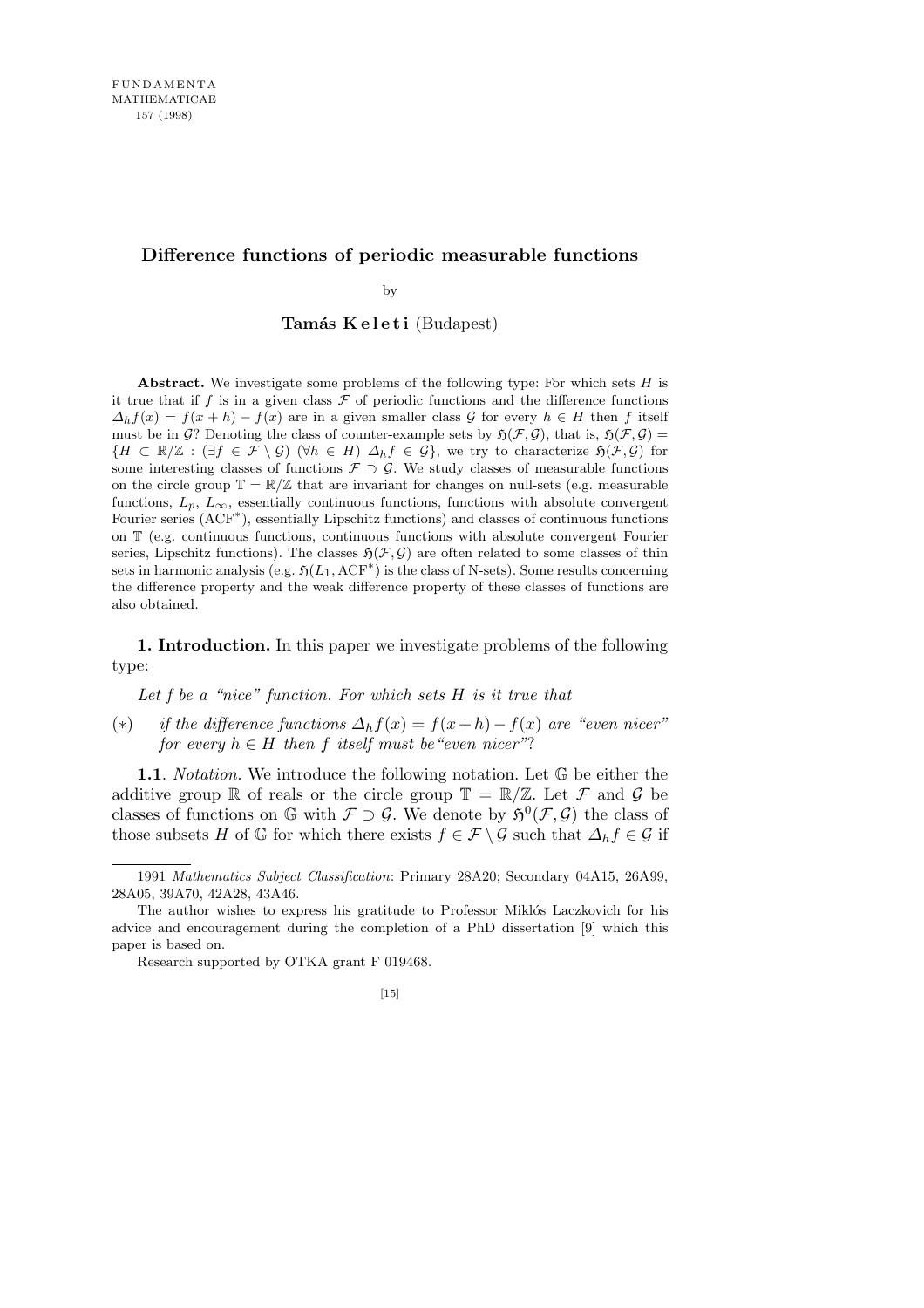and only if  $h \in H$ . That is,

$$
\mathfrak{H}^0(\mathcal{F}, \mathcal{G}) = \{ \{ h \in \mathbb{G} : \Delta_h f \in \mathcal{G} \} : f \in \mathcal{F} \setminus \mathcal{G} \}.
$$

We denote by  $\mathfrak{H}(\mathcal{F}, \mathcal{G})$  the class of sets that can be covered by a set in  $\mathfrak{H}^0(\mathcal{F}, \mathcal{G})$ . Then

$$
\mathfrak{H}(\mathcal{F}, \mathcal{G}) = \{ H \subset \mathbb{G} : (\exists f \in \mathcal{F} \setminus \mathcal{G}) \ (\forall h \in H) \ \Delta_h f \in \mathcal{G} \}.
$$

Thus the family of sets satisfying  $(*)$  is precisely the complement of  $\mathfrak{H}(\mathcal{F}, \mathcal{G})$ . Our goal is to characterize  $\mathfrak{H}(\mathcal{F}, \mathcal{G})$  for certain natural families of functions.

(Families of sets are always denoted by Gothic letters, and classes of functions are denoted by calligraphic letters or by capitals.)

We focus on the following families of (periodic) functions on  $T:$  measurable functions  $(L_0)$ ,  $L_p$  functions, essentially bounded measurable functions  $(L_{\infty})$ , continuous functions  $(\mathcal{C})$ , continuous functions with absolute convergent Fourier series (ACF) and Lipschitz functions (with exponent 1)  $(Lip<sup>1</sup>)$ . (Note that  $L_0, L_p, L_\infty, C$ , ACF and Lip<sup>1</sup> denote classes of functions on the circle group T.)

The classes  $\mathfrak{H}(\mathcal{F}, \mathcal{G})$  are often related to some classes of thin sets in harmonic analysis. Now we define those classes that will arise in our results. Detailed explanations can be found in the monographs [2], [17], in the recent research papers [6] and [7] or in the recent topical survey [5].

A set *H ⊂* T is called a *pseudo-Dirichlet set* if there exists an increasing sequence  $(q_n)$  of integers and a sequence  $(\varepsilon_n)$  converging to zero such that for any  $x \in H$  there exists an  $n_0(x)$  such that  $|\sin q_n \pi x| < \varepsilon_n$  if  $n \geq n_0(x)$ .

A set *H ⊂* T is called an *N-set* if there exists a trigonometric series that is absolutely convergent on *H* but is not absolutely convergent everywhere; is absolutely convergent on *H* but is not absolutely convergent everywhere;<br>that is, if there exist sequences  $(a_n)$  and  $(b_n)$  such that  $\sum_{n=1}^{\infty} (|a_n| + |b_n|)$  $= \infty$  but for any  $x \in H$ ,

$$
\sum_{n=1}^{\infty} (|a_n \cos(2\pi nx)| + |b_n \sin(2\pi nx)|) < \infty.
$$

The families of pseudo-Dirichlet sets and N-sets are denoted by  $p\mathfrak{D}$ and  $\mathfrak{N}$ , respectively.

We denote by  $\mathfrak{F}_{\sigma}$  the family of those subsets of  $\mathbb T$  that can be covered by a proper  $F_{\sigma}$  subgroup of  $\mathbb{T}$ .

It is known that

$$
\mathfrak{p}\mathfrak{D}\subsetneq \mathfrak{N}\subsetneq \mathfrak{F}_\sigma.
$$

(The inclusions are easy. For the (not too difficult) example for  $p\mathfrak{D} \neq \mathfrak{N}$  see e.g. [7]. It is much more difficult to construct a set from  $\mathfrak{F}_{\sigma} \setminus \mathfrak{N}$ . Such a set was recently constructed by M. Laczkovich and I. Ruzsa [15].)

**1.2**. *Known results. The difference property .* In 1951 N. G. de Bruijn [3] introduced the following notion: a class  $\mathcal F$  of real functions is said to have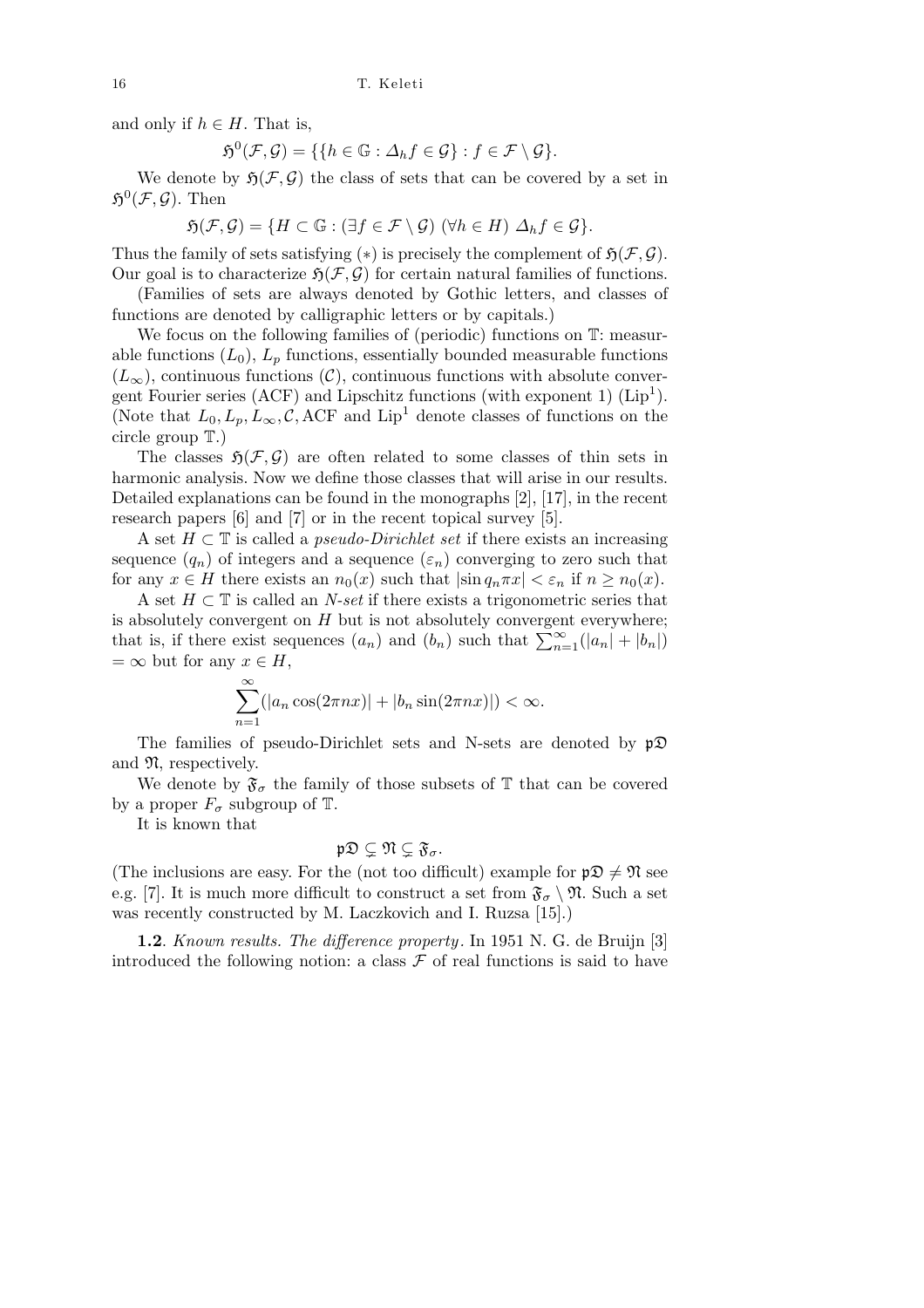the *difference property* if any real function *f* such that, for each  $h, \Delta_h f \in \mathcal{F}$ , is of the form  $f = g + G$ , where  $g \in \mathcal{F}$  and *G* is additive, that is,  $G(x + y) =$  $G(x) + G(y)$  for all *x* and *y*. He proved that the class of continuous functions and the class of periodic continuous functions have the difference property. He also proved in [3] and [4] the difference property for the classes of differentiable, analytic, absolutely continuous and Riemann-integrable functions. M. Laczkovich [13] proved that the class of pointwise discontinuous functions and some related classes also have the difference property.

Since a measurable additive function is necessarily linear we have G *6∈*  $\mathfrak{H}(\mathcal{F}, \mathcal{G})$  if  $\mathcal{F}$  is a class of measurable functions on  $\mathbb{G} = \mathbb{R}$  or  $\mathbb{T}$  and  $\mathcal{G} \subset \mathcal{F}$  is a class of functions on G having the difference property and invariant under addition of linear functions (e.g.  $\mathcal G$  is any of the above mentioned classes).

As the next lemma shows, for periodic continuous functions the converse implication is also true, which means that the notion of  $\mathfrak{H}(\mathcal{F}, \mathcal{G})$  is a kind of generalization of the difference property.

Lemma 1.1. *If G ⊂ C and G is invariant under addition of constants then the following statements are equivalent*:

 $(i)$   $\mathbb{T} \notin \mathfrak{H}(\mathcal{C}, \mathcal{G})$ ,

(ii) *G has the difference property.*

Proof. (i) $\Rightarrow$ (ii). Suppose that  $\Delta_h f \in \mathcal{G}$  for any *h*. Then, since  $\mathcal{G} \subset \mathcal{C}$ and *C* has the difference property, *f* can be written in the form  $g + G$ , where  $g \in \mathcal{C}$  and *G* is additive. Thus, for any *h*,  $\Delta_h f = \Delta_h g + C$ , where *C* is a constant. Hence  $\Delta_h g = \Delta_h f - C \in \mathcal{G}$  for any *h*, which implies—using  $\mathbb{T} \notin \mathfrak{H}(\mathcal{C}, \mathcal{G})$ —that  $q \in \mathcal{G}$ .

(ii)*⇒*(i). This is obvious by the previous observation.

All of the results above concerned the case of  $H = \mathbb{G}$ . As far as I know, the first result answering a more general problem is the following:

Theorem 1.2 (Balcerzak, Buczolich and Laczkovich [1], 1997). *For any subset*  $H \subset \mathbb{T}$ , the following statements are equivalent:

(i) If  $f: \mathbb{T} \to \mathbb{R}$  is continuous and  $\Delta_h f \in \text{Lip}^1$  for every  $h \in H$  then  $f \in \text{Lip}^1$ .

(ii) *There is no proper*  $F_{\sigma}$  *subgroup of*  $\mathbb{T}$  *containing*  $H$ *.* 

*That is, with our notation,*  $\mathfrak{H}(\mathcal{C}, \mathrm{Lip}^1) = \mathfrak{F}_{\sigma}$ .

Another result of this type is

Theorem 1.3 ([8], 1997). *For any pseudo-Dirichlet set H there exists a periodic function*  $f \in L_2 \setminus L_\infty$  *for which*  $\Delta_h f$  *is continuous for any*  $h \in H$ *. Thus, for any class*  $C \subset \mathcal{G} \subset L_{\infty}$ , *we have*  $\mathfrak{H}(L_2, \mathcal{G}) \supset \mathfrak{p} \mathfrak{D}$ .

We will generalize these results in Sections 3 and 5.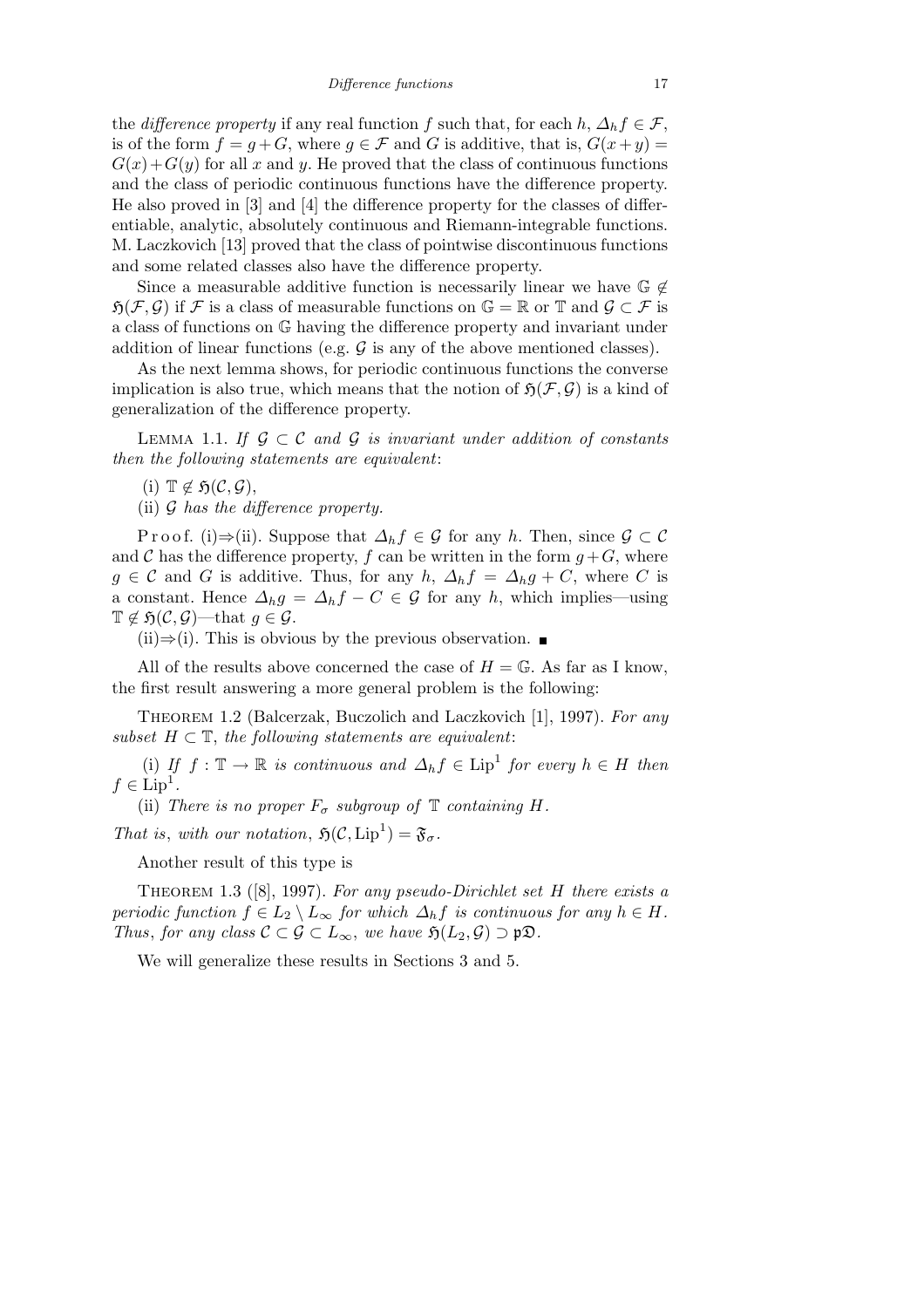#### 18 T. Keleti

**1.3**. *Preliminary results.* The following easy facts will be used frequently.

LEMMA 1.4. If  $\mathcal{F} \supset \mathcal{G}$  and  $\mathcal{G}$  is a translation invariant group of functions on  $\mathbb{T}$  (with pointwise addition), then each element of  $\mathfrak{H}^0(\mathcal{F}, \mathcal{G})$  is a subgroup *of*  $\mathbb{T}$ *.* (*We say that*  $\mathcal{G}$  *is* translation invariant *if for any*  $g(x) \in \mathcal{G}$  *and*  $a \in \mathbb{T}$ , *we have*  $g(x+a) \in \mathcal{G}$ *.*)

Proof. By definition

$$
\Delta_{-h}f(x) = f(x - h) - f(x) = -\Delta_h f(x - h),
$$

thus if  $\Delta_h f \in \mathcal{G}$  then also  $\Delta_{-h} f \in \mathcal{G}$ . In addition,

$$
\Delta_{h_1+h_2} f(x) = \Delta_{h_2} f(x+h_1) + \Delta_{h_1} f(x),
$$

therefore if  $\Delta_{h_1} f, \Delta_{h_2} f \in \mathcal{G}$  then also  $\Delta_{h_1+h_2} f \in \mathcal{G}$ .

LEMMA 1.5 (Monotonicity Lemma). *If*  $\mathcal{F}_1 \supset \mathcal{F}_2 \supset \mathcal{G}$  *then* 

$$
\mathfrak{H}^0(\mathcal{F}_1,\mathcal{G}) \supset \mathfrak{H}^0(\mathcal{F}_2,\mathcal{G}) \quad \text{and} \quad \mathfrak{H}(\mathcal{F}_1,\mathcal{G}) \supset \mathfrak{H}(\mathcal{F}_2,\mathcal{G}).
$$

LEMMA 1.6 (Triangle inequality). *If*  $\mathcal{F}_1 \supset \mathcal{F}_2 \supset \mathcal{F}_3$  *then* 

$$
\mathfrak{H}(\mathcal{F}_1,\mathcal{F}_3)\subset \mathfrak{H}(\mathcal{F}_1,\mathcal{F}_2)\cup \mathfrak{H}(\mathcal{F}_2,\mathcal{F}_3).
$$

Proof. Suppose that  $H \in \mathfrak{H}(\mathcal{F}_1, \mathcal{F}_3)$  but  $H \notin \mathfrak{H}(\mathcal{F}_1, \mathcal{F}_2)$  and  $H \notin$  $\mathfrak{H}(\mathcal{F}_2, \mathcal{F}_3)$ . Then there exists  $f \in \mathcal{F}_1 \setminus \mathcal{F}_3$  such that  $\Delta_h f \in \mathcal{F}_3$  for any  $h \in H$ . Since  $H \notin \mathfrak{H}(\mathcal{F}_1, \mathcal{F}_2)$  and  $\mathcal{F}_3 \subset \mathcal{F}_2$ ,  $f$  cannot be in  $f \in \mathcal{F}_1 \setminus \mathcal{F}_2$ , therefore *f* ∈  $\mathcal{F}_2 \setminus \mathcal{F}_3$ , which contradicts *H* ∉  $\mathfrak{H}(\mathcal{F}_2, \mathcal{F}_3)$ . ■

LEMMA 1.7. *If*  $\mathcal{F}_1 \supset \mathcal{F}_2 \supset \mathcal{F}_3$  and  $\mathfrak{H}(\mathcal{F}_1, \mathcal{F}_2) \subset \mathfrak{H}(\mathcal{F}_2, \mathcal{F}_3)$  then

$$
\mathfrak{H}(\mathcal{F}_1,\mathcal{F}_3)=\mathfrak{H}(\mathcal{F}_2,\mathcal{F}_3).
$$

P r o o f. This is trivial from Lemmas 1.5 and 1.6.  $\blacksquare$ 

# **2. Changes on null-sets. Essentially continuous functions**

NOTATION 2.1. If  $\mathcal F$  is a class of functions we denote by  $\mathcal F^*$  the class of those functions that are equal to a function in  $\mathcal F$  almost everywhere.

If the elements of  $\mathcal F$  are P functions, where P is an arbitrary property (e.g. P = continuous) then we will call the functions in  $\mathcal{F}^*$  *essentially* P functions.

In this section we investigate what happens if we replace a class  $\mathcal F$  by  $\mathcal F^*$ . We will see that in the most important cases the corresponding class  $\mathfrak{H}$  either remains the same or becomes much more interesting.

The following lemma is obvious.

LEMMA 2.2. *If*  $\mathcal{G} \subset \mathcal{C}$  *then*  $\mathcal{G}^* \cap \mathcal{C} = \mathcal{G}$ . Proposition 2.3. *If C ⊃ F ⊃ G then*  $\mathfrak{H}(\mathcal{F}, \mathcal{G}) = \mathfrak{H}(\mathcal{F}, \mathcal{G}^*) = \mathfrak{H}(\mathcal{F}^*, \mathcal{G}^*).$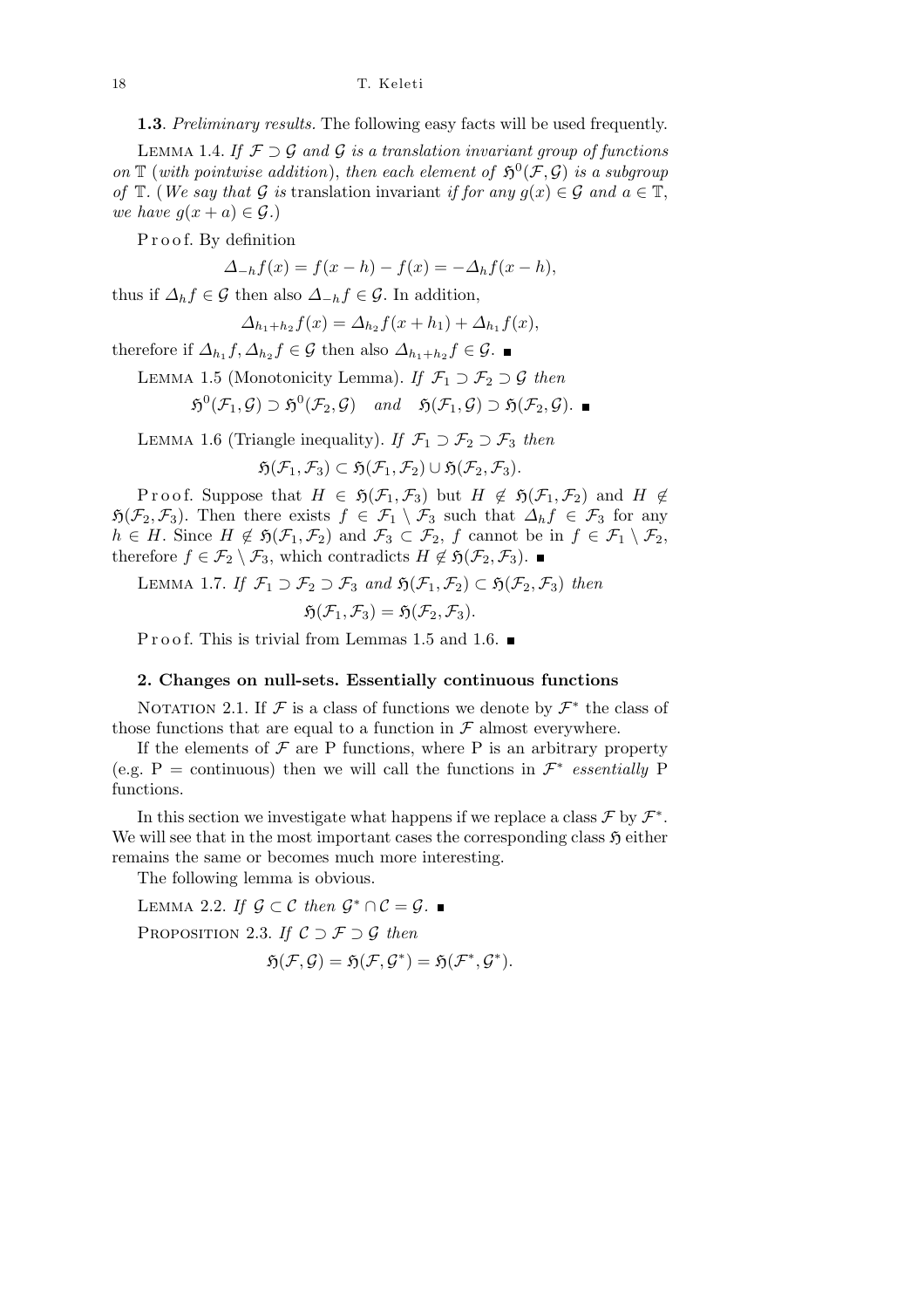Proof.  $\mathfrak{H}(\mathcal{F}, \mathcal{G}) \subset \mathfrak{H}(\mathcal{F}, \mathcal{G}^*)$ : If  $H \in \mathfrak{H}(\mathcal{F}, \mathcal{G})$  then there exists  $f \in \mathcal{F} \setminus \mathcal{G}$ such that  $\Delta_h f \in \mathcal{G}$  for any  $h \in H$ . Applying Lemma 2.2, we see that  $f \notin G^*$ . Therefore  $f \in \mathcal{F} \setminus G^*$  and  $\Delta_h f \in G^*$  for any  $h \in H$ , which shows that  $H \in \mathfrak{H}(\mathcal{F}, \mathcal{G}^*)$ .

 $\mathfrak{H}(\mathcal{F},\mathcal{G}) \supset \mathfrak{H}(\mathcal{F},\mathcal{G}^*)$ : If  $H \in \mathfrak{H}(\mathcal{F},\mathcal{G}^*)$  then there exists  $f \in \mathcal{F} \backslash \mathcal{G}^* \subset \mathcal{F} \backslash \mathcal{G}$ such that  $\Delta_h f \in \mathcal{G}^*$  for any  $h \in H$ . Since  $f \in \mathcal{F} \subset \mathcal{C}$  we get  $\Delta_h f \in \mathcal{C}$ . Applying Lemma 2.2, we see that  $\Delta_h f \in \mathcal{G}$ . Therefore  $f \in \mathcal{F} \setminus \mathcal{G}$  and  $\Delta_h f \in \mathcal{G}$  for any  $h \in H$ , which shows that  $H \in \mathfrak{H}(\mathcal{F}, \mathcal{G})$ .

 $\mathfrak{H}(\mathcal{F}, \mathcal{G}^*) \subset \mathfrak{H}(\mathcal{F}^*, \mathcal{G}^*)$ : This follows from the monotonicity lemma.

 $\mathfrak{H}(\mathcal{F},\mathcal{G}^*) \supset \mathfrak{H}(\mathcal{F}^*,\mathcal{G}^*)$ : If  $H \in \mathfrak{H}(\mathcal{F}^*,\mathcal{G}^*)$  then there exists  $f \in \mathcal{F}^* \setminus \mathcal{G}^*$ such that  $\Delta_h f \in \mathcal{G}^*$  for any  $h \in H$ . Since  $f \in \mathcal{F}^*$  there exists  $\widetilde{f} \in \mathcal{F}$  such that  $f = \tilde{f}$  a.e. Since  $f \notin \mathcal{G}^*$  we get  $\tilde{f} \notin \mathcal{G}^*$ , hence  $\tilde{f} \in \mathcal{F} \setminus \mathcal{G}^*$ . On the other hand,  $\Delta_h f \in \mathcal{G}^*$  implies that  $\Delta_h \tilde{f} \in \mathcal{G}^*$ . Therefore  $H \in \mathfrak{H}(\mathcal{F}, \mathcal{G}^*)$ .

PROPOSITION 2.4 If  $\mathcal{G} \subset \mathcal{F} \subset L_0$ ,  $\mathcal{G} \subset \mathcal{C}$  and  $\mathcal{G}$  contains the constant 0 *function*, *then*

 $\mathfrak{H}^0(\mathcal{F}^*, \mathcal{G}) \supset \{ \text{additive subgroups of measure zero} \}.$ 

P r o o f. Let A be an additive subgroup with measure zero. Let f be its characteristic function.

Since  $f = 0$  a.e. and  $0 \in \mathcal{G} \subset \mathcal{F}$  we get  $f \in \mathcal{F}^*$ . If  $a \in A$  then  $\Delta_a f =$  $0 \in \mathcal{G}$ . If  $a \notin A$  then  $\Delta_a f$  is a non-constant function with finite range, so it cannot be continuous, hence it is not in  $G$ . Therefore  $f$  witnesses that  $A \in \mathfrak{H}^0(\mathcal{F}^*, \mathcal{G}).$ 

Remark 2.5. It is also proved in the author's PhD thesis [9] that if *G* is a closed, translation invariant subspace of *C* then equality holds in Proposition 2.4.

In the sequel we will work with classes of functions of the following two types:

(i) classes of measurable functions that are invariant under changes on null-sets (that is,  $\mathcal{F} = \mathcal{F}^*$ );

(ii) classes of continuous functions that contain the constant 0 function. Instead of  $\mathfrak{H}(\mathcal{F}, \mathcal{G})$  we will usually investigate  $\mathfrak{H}(\mathcal{F}^*, \mathcal{G}^*)$ . If  $\mathcal F$  and  $\mathcal G$  are both of type (i), then these classes of sets are trivially the same; if *F* and *G* are both of type (ii) then the same is shown by Proposition 2.3.

If  $\mathcal F$  is of type (i) and  $\mathcal G$  is of type (ii) then these classes are usually not equal (we will show that  $\mathfrak{H}(\mathcal{F}, \mathcal{G})$  contains  $\mathfrak{H}(\mathcal{F}^*, \mathcal{G}^*)$ ), but, as Proposition 2.4 shows,  $\mathfrak{H}(\mathcal{F}, \mathcal{G})$  is "too big" and it is much more interesting to investigate  $\mathfrak{H}(\mathcal{F}, \mathcal{G}^*)$ , which is the same as  $\mathfrak{H}(\mathcal{F}^*, \mathcal{G}^*)$ .

The following lemma was proved in [8] (Lemma 2). (In fact, the last assertion is not stated in [8], but it easily follows from the proof.)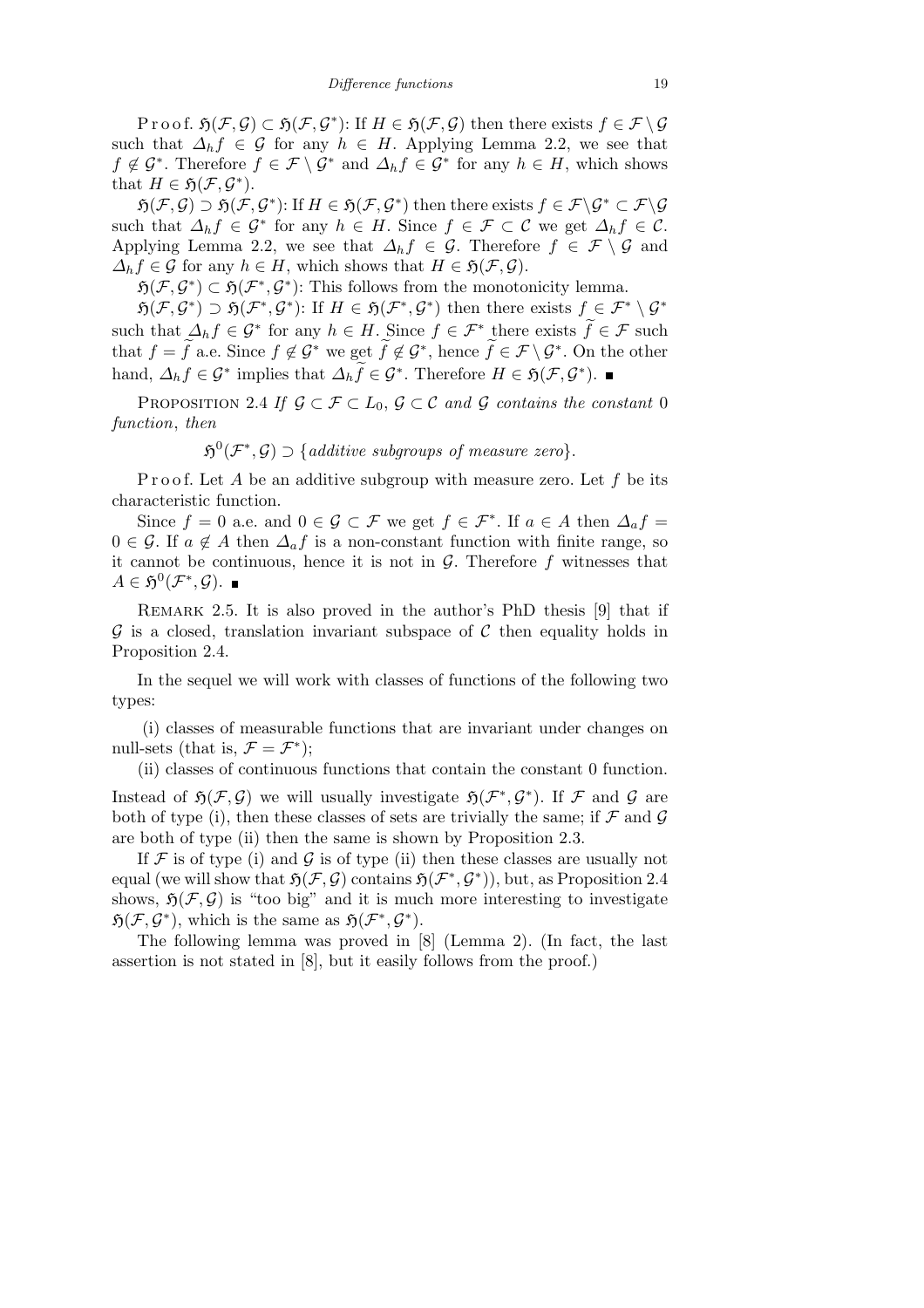20 T. Keleti

Lemma 2.6. *Let A be an additive subgroup of* R *and let S be a dense union of translated copies of A. Suppose that we have a function*  $h : \mathbb{R} \to \mathbb{R}$ *and continuous functions*  $l_a : \mathbb{R} \to \mathbb{R}$  *for all*  $a \in A$  *such that*  $\Delta_a h |S = l_a |S$ *for any*  $a \in A$ *. Then there exists a function*  $\tilde{h} : \mathbb{R} \to \mathbb{R}$  such that  $\tilde{h}|S = h|S$  $\partial^2 u = \partial^2 u$  *a for every*  $a \in A$ *. Moreover, if h is bounded, then we can choose*  $h$  *to be also bounded.* 

MAIN LEMMA 2.7. *Suppose that*  $H \subset \mathbb{R}$ ,  $f : \mathbb{R} \to \mathbb{R}$  *is a measurable function and*  $\Delta_h f$  *is essentially continuous for any*  $h \in H$ *. Then there exists a* function  $\widetilde{f}$  such that  $\widetilde{f} = f$  *a.e.* and  $\Delta_h f$  is continuous for any  $h \in H$ . *Moreover*, *if f is bounded*, *then we can choose*  $\tilde{f}$  *to be also bounded.* 

Proof. Let A be the additive subgroup of  $\mathbb R$  generated by H. Then clearly  $\Delta_a f$  is essentially continuous also for any  $a \in A$ . Thus for each *a* ∈ *A* there exists a continuous function  $l_a$  such that  $\Delta_a f = l_a$  a.e. Then

(1) 
$$
f(x+a) = f(x) + l_a(x) \quad \text{a.e. (for any fixed } a \in A).
$$

Let

 $S = \{x : f \text{ has a finite approximate limit at } x\}.$ 

Since *f* is a measurable function the set *S* has full measure.

For any  $x \in S$ , the right-hand side of (1) has a finite approximative limit at *x*, hence so does the left-hand side. That is, if  $x \in S$  and  $a \in A$  then  $x + a \in S$ . Therefore *S* is a dense (being of full measure) union of translated copies of *A*.

Let

$$
f_1(x) = \begin{cases} \text{limappr}_x f & \text{if } x \in S, \\ f(x) & \text{if } x \notin S. \end{cases}
$$

If  $f$  is bounded then so is  $f_1$ . Since  $f$  is measurable it is almost everywhere approximately continuous, so  $f_1 = f$  a.e. This implies that their approximative limits are equal everywhere. Thus for any  $x \in S$  we get  $f_1(x) = \lim_{x \to 0} \frac{f_1(x)}{x}$  = limappr<sub>x</sub> *f*<sub>1</sub>, which implies that *f*<sub>1</sub> (and thus also  $\Delta_a f_1$ ) is approximately continuous at the points of *S*. On the other hand,  $\Delta_a f_1 = \Delta_a f$  a.e. and  $\Delta_a f = l_a$  a.e, so  $\Delta_a f_1 = l_a$  a.e.

Hence for any  $x \in S$  and  $a \in A$  we get

$$
\Delta_a f_1(x) = \text{limappr}_x \Delta_a f_1(x) = \text{limappr}_x l_a = l_a(x).
$$

Now applying the previous lemma, changing *f*<sup>1</sup> on the complement of *S*, we can get a function  $\tilde{f}$  such that  $\Delta_a \tilde{f} = l_a$  for any  $a \in A$ . Thus  $\tilde{f} = f$ a.e. (since  $\tilde{f} = f_1$  on *S*, *S* has full measure and  $f_1 = f$  a.e.) and  $\Delta_h \tilde{f}$  is continuous for any  $h \in H \subset A$ . Moreover,  $\widetilde{f}$  is bounded if *f* is.

COROLLARY 2.8. *If*  $\mathcal{G} \subset \mathcal{F} \subset L_0$  *and*  $\mathcal{G} \subset \mathcal{C}$ , *then*  $\mathfrak{H}(\mathcal{F}^*, \mathcal{G}^*) \subset \mathfrak{H}(\mathcal{F}^*, \mathcal{G})$ .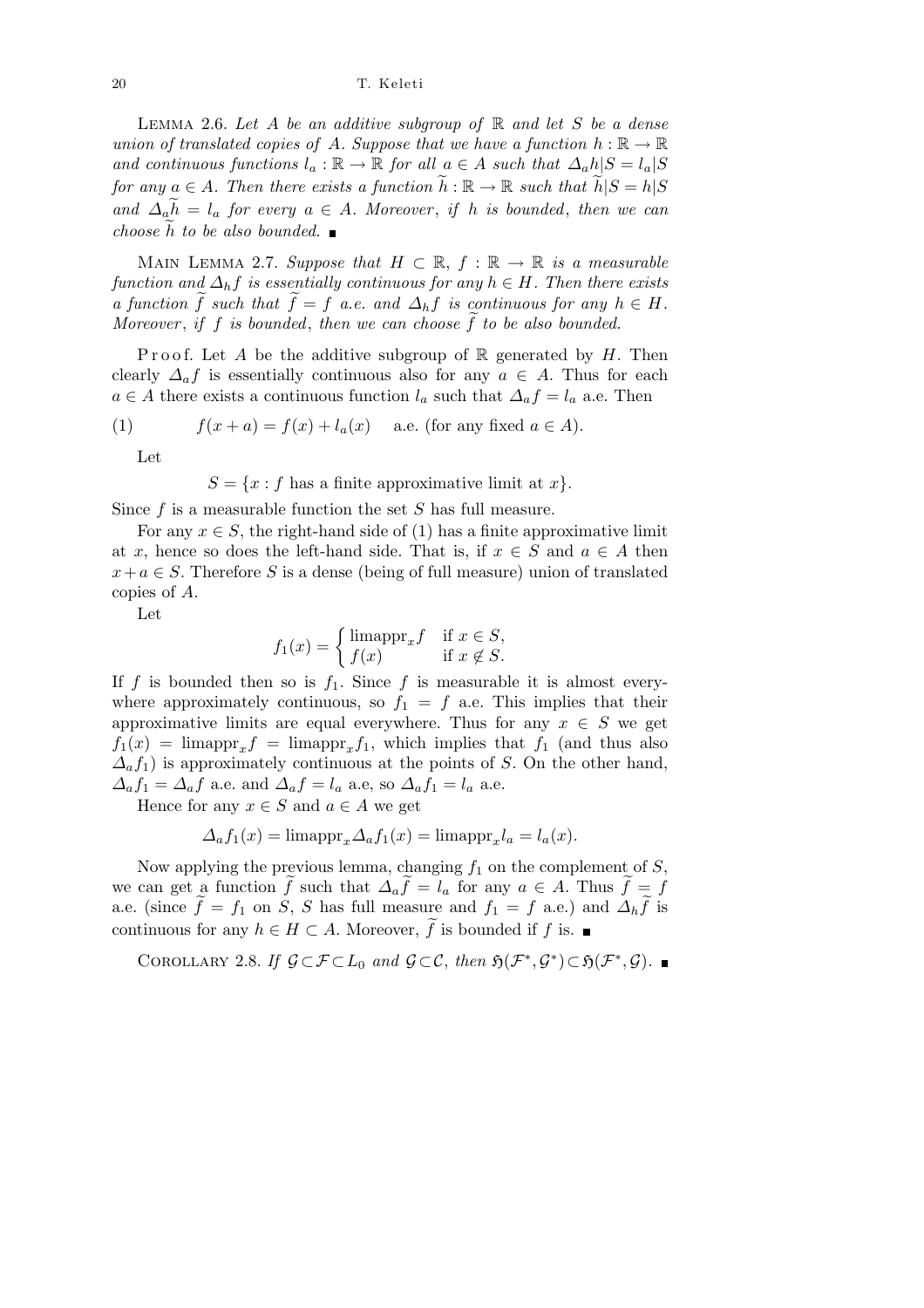THEOREM 2.9. If  $f : \mathbb{R} \to \mathbb{R}$  is measurable and  $\Delta_h f$  is essentially *continuous for any*  $h \in \mathbb{R}$  *then*  $f$  *is also essentially continuous.* 

P r o o f. According to the Main Lemma, there exists a function  $\tilde{f}$  such that  $\tilde{f} = f$  a.e. and  $\Delta_h \tilde{f}$  is continuous for any  $h \in \mathbb{R}$ . Then using the difference property of the continuous functions (see Subsection 1.2) we see that  $\tilde{f}$  is a sum of a continuous function and an additive one. But since  $\tilde{f}$  is measurable, this implies that  $\tilde{f}$  is continuous, so  $f$  is essentially continuous.

Remark 2.10. For periodic functions this theorem is the first step for a stronger result. We will prove (Theorem 4.7) that if *f* is a measurable function on  $\mathbb{T}$  and  $\Delta_h f$  is essentially continuous for any  $h \in H$ , and H cannot be covered by a proper  $F_{\sigma}$  subgroup of  $\mathbb{T}$ , then *f* is essentially continuous.

At this point one can hope that the class of essentially continuous functions has the difference property; that is, for any  $f : \mathbb{R} \to \mathbb{R}$ , if  $\Delta_h f \in C^*$ for any  $h \in \mathbb{R}$  then f is a sum of an essentially continuous function and an additive one. However, this is not the case. More precisely, the following is true:

Theorem 2.11. *Under the continuum hypothesis*, *the class of essentially continuous functions does not have the difference property.*

Proof. Assuming CH, Sierpiński [16] constructed a non-measurable function  $S : \mathbb{R} \to \{0,1\}$  such that for any fixed  $h \in \mathbb{R}$ ,  $\Delta_h S(x) = 0$  with the exception of an at most countable number of *x*-values.

Then clearly  $\Delta_h S \in C^*$  for any  $h \in \mathbb{R}$ . But if *S* were the sum of an essentially continuous function and an additive one, then the additive function would be essentially bounded on any interval, which would mean that it is linear. Then *S* would be essentially continuous but *S* is not measurable.

However, the class  $C^*$  has a weaker property. We say that a class  $\mathcal F$  has the *weak difference property* if every function  $f : \mathbb{G} \to \mathbb{R}$  for which  $\Delta_h f \in \mathcal{F}$ for every  $h \in \mathbb{G}$  admits a decomposition  $f = g + H + S$  with  $g \in \mathcal{F}$ , *H* additive, and *S* such that for every  $h \in \mathbb{G}$ ,  $\Delta_h S(x) = 0$  for a.e.  $x \in \mathbb{G}$ .

Lemma 2.12. *Suppose that* (i) *F ⊃ G are classes of measurable functions* on  $\mathbb{G}$  (where  $\mathbb{G} = \mathbb{T}$  or  $\mathbb{R}$ ), (ii)  $\mathcal{G}$  *is a group that contains the constant functions and the linear functions, and (iii)*  $\mathcal{F}^*$  *has the weak difference property. Then*  $G^*$  *has the weak difference property if and only if*  $G \notin \mathfrak{H}(\mathcal{F}^*, G^*)$ *.* 

Proof. Assume that  $\mathcal{G}^*$  has the weak difference property but  $\mathbb{G} \in$  $\mathfrak{H}(\mathcal{F}^*, \mathcal{G}^*)$ . Then there exists  $f \in \mathcal{F}^* \backslash \mathcal{G}^*$  such that  $\Delta_h f \in \mathcal{G}^*$  for any  $h \in \mathbb{G}$ . Since  $\mathcal{G}^*$  has the weak difference property, this implies that  $f = g + H + S$ where  $g \in \mathcal{G}^*$ , *H* is additive, and for every  $h \in \mathbb{G}$ ,  $\Delta_h S(x) = 0$  for a.e.  $x \in \mathbb{G}$ .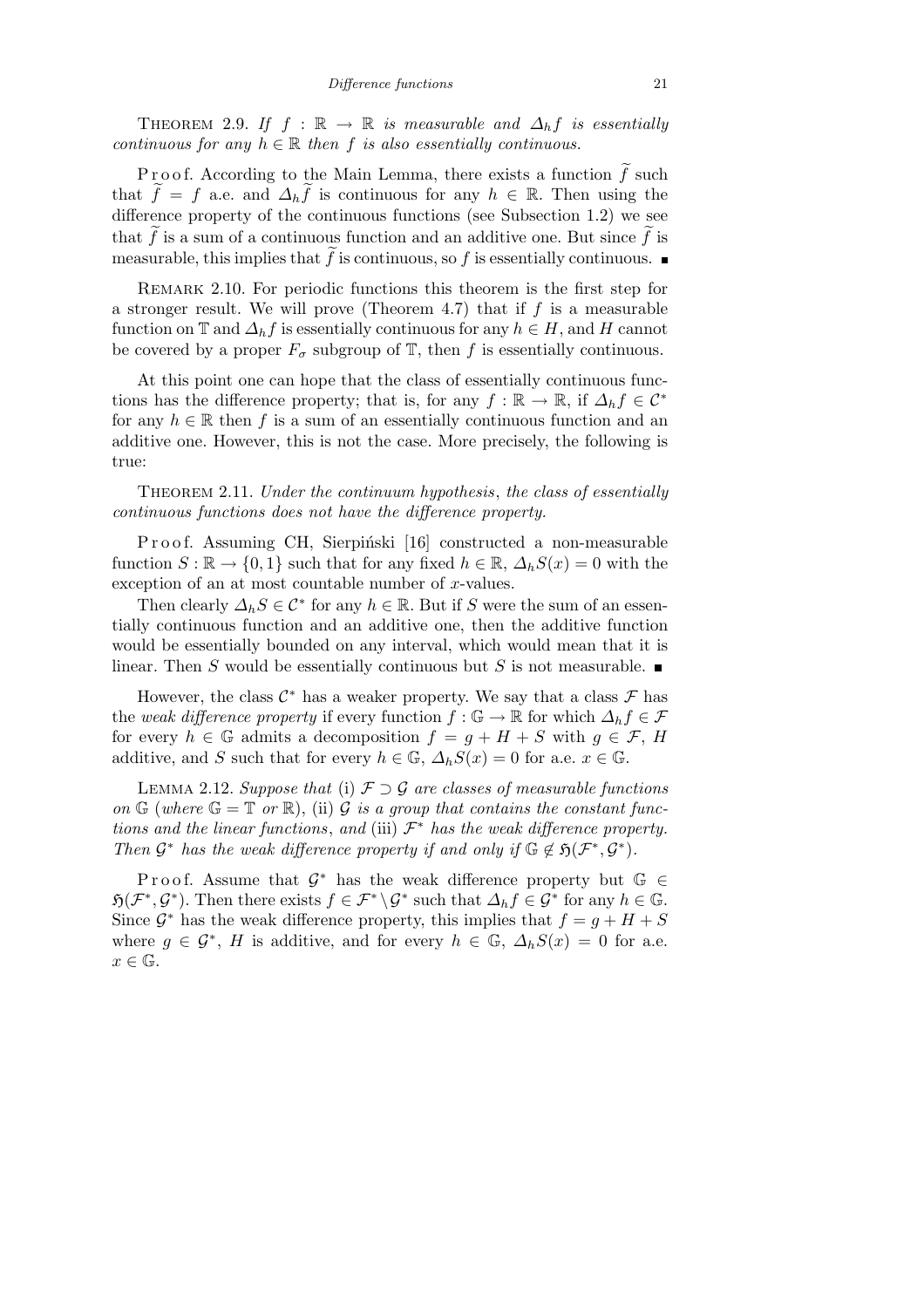Let  $l = f - g = H + S$ . Then *l* is measurable and  $\Delta_h l$  is constant a.e. for any  $h \in \mathbb{G}$ . Thus, by the Main Lemma 2.7, there exists a function  $\tilde{l}$  such that  $\widetilde{l} = l$  a.e. and  $\Delta_h \widetilde{l}$  is constant everywhere. Then  $\widetilde{l} - \widetilde{l}(0)$  is a measurable additive function, so  $\tilde{l}$  is linear, thus  $\tilde{l} \in \mathcal{G}$ . Since  $f = g + \tilde{l}$  a.e.,  $g \in \mathcal{G}^*$  and  $G$  is a group, this implies that  $f \in G^*$ , which is a contradiction.

Now we prove that if  $\mathbb{G} \notin \mathfrak{H}(\mathcal{F}^*, \mathcal{G}^*)$  then  $\mathcal{G}^*$  has the weak difference property. Suppose that for some  $f : \mathbb{G} \to \mathbb{R}, \Delta_h f \in \mathcal{G}^*$  for every  $h \in \mathbb{G}$ . Then, since  $\mathcal{G}^* \subset \mathcal{F}^*$ , *f* has a decomposition  $f = g + H + S$  with  $g \in \mathcal{F}^*$ , *H* additive, and *S* such that for every  $h \in \mathbb{G}$ ,  $\Delta_h S(x) = 0$  for a.e.  $x \in \mathbb{G}$ . Then  $\Delta_h f = \Delta_h g + \Delta_h H + \Delta_h S$ . Since  $\Delta_h f \in \mathcal{G}^*$  and  $\Delta_h S = 0$  a.e. and  $\Delta_h H$  is constant, this implies that also  $\Delta_h g \in \mathcal{G}^*$  for any  $h \in \mathbb{G}$ . Therefore, since  $\mathbb{G} \notin \mathfrak{H}(\mathcal{F}^*, \mathcal{G}^*)$ ,  $g \in \mathcal{G}^*$ .

Theorem 2.13. *The class of essentially continuous functions has the weak difference property.*

P r o o f. In [12] M. Laczkovich proved that the class of measurable functions has the weak difference property. Then, by Lemma 2.12, Theorem 2.9 implies that  $C^*$  also has the weak difference property.

NOTATION 2.14. For  $f : \mathbb{G} \to \mathbb{R}$ , where  $\mathbb{G} = \mathbb{R}$  or  $\mathbb{T}$ , we denote by  $H_f$ the set of *h*'s for which  $\Delta_h f$  is continuous.

PROPOSITION 2.15. If  $g : \mathbb{R} \to \mathbb{R}$  has a point of continuity and  $H_g$  is a *dense set*, *then g must be continuous everywhere.*

P r o o f. Let  $\omega(x)$  be the oscillation of *g* at *x*. Since  $\omega(x)$  is upper semicontinuous, the sets of the form  $\{x : \omega(x) \geq c\}$  are closed for any  $c \in \mathbb{R}$ . On the other hand,  $\omega(x)$  is periodic modulo *h* for any  $h \in H_q$ , since  $g(x+h) = \Delta_h g(x) + g(x)$ , and  $\Delta_h g$  is continuous everywhere.

Therefore for any  $c \in \mathbb{R}$  the set  $\{x : \omega(x) \geq c\}$  is closed and is periodic modulo a dense set, so these sets must be either empty or the whole real line, which implies that  $\omega(x)$  is constant. Since *g* has a point of continuity, this constant must be 0, which means that  $q$  is continuous.

PROPOSITION 2.16. *If*  $f : \mathbb{R} \to \mathbb{R}$  *is measurable but not essentially continuous and H<sup>f</sup> is dense*, *then*

> lim sup *x*  $f = +\infty$  *and*  $\liminf_{x} f = -\infty$  ( $\forall x \in \mathbb{R}$ ).

P r o o f. We prove that  $\limsup f = +\infty$ ; the proof of the other statement is the same.

We use the notation  $\bar{f}(x) = \max\{f(x), \limsup_x f\}$ . Since  $f(x+h) =$  $\Delta_h f(x) + f(x)$  and  $\Delta_h f$  is continuous for  $h \in H_f$  it follows that  $f - f$ is *h*-periodic for each  $h \in H_f$ . Thus if  $\bar{f}(x_0) = +\infty$  for any  $x_0 \in \mathbb{R}$  then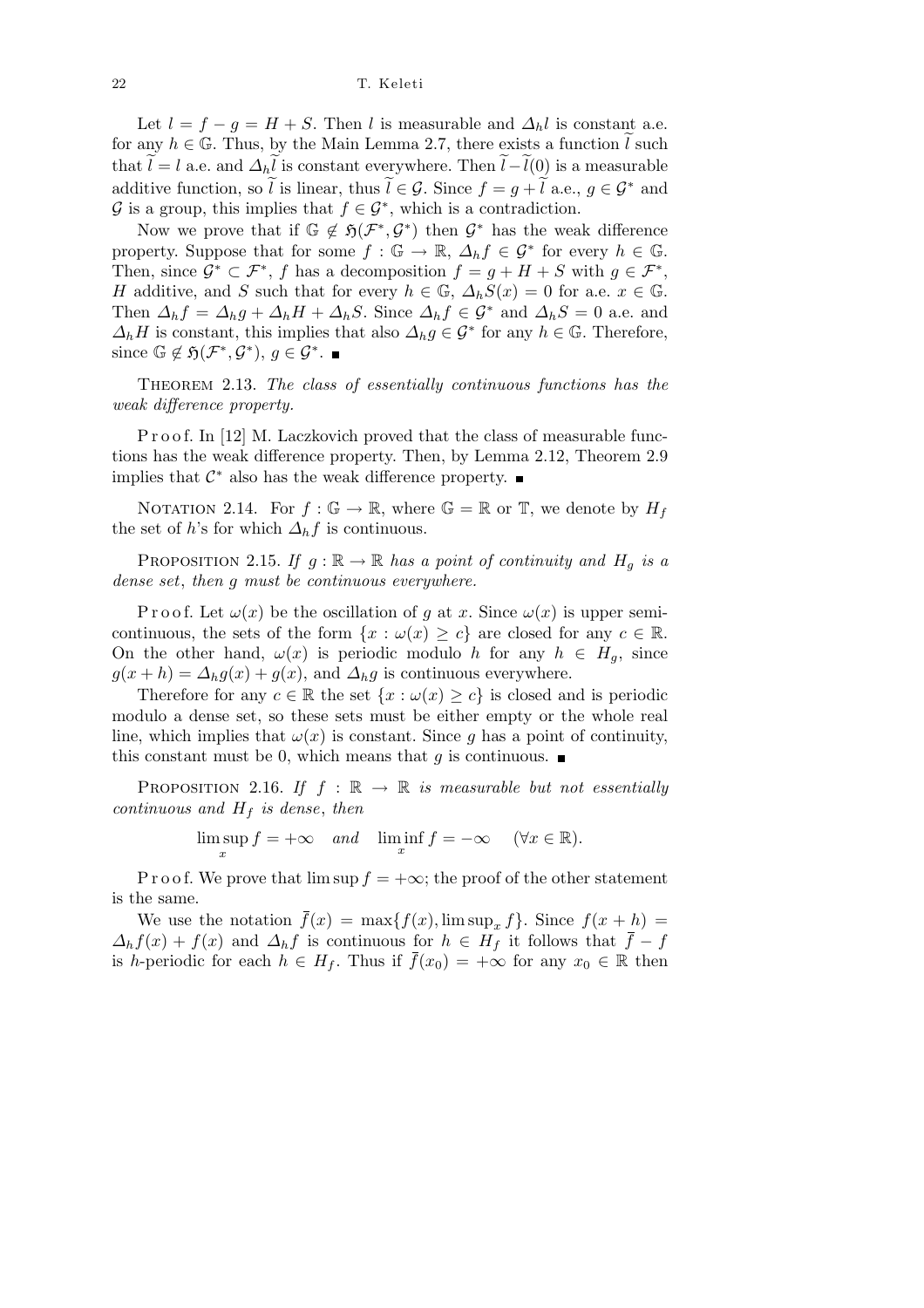$\limsup_x f = +\infty$  on a dense set, which implies that  $\limsup_x f = +\infty$ everywhere. Therefore we can assume that  $\bar{f}$  is finite everywhere.

For a fixed  $h \in H_f$ , the function  $\bar{f} - f$  is *h*-periodic, so  $\bar{f}(x+h) - f(x+h) =$  $\bar{f}(x) - f(x)$ , which implies that  $\Delta_h \bar{f} = \Delta_h f$ . Therefore for any  $h \in H_f$ ,  $\Delta_h \bar{f}$  is also continuous. Thus  $H_{\bar{f}}$  is also dense. On the other hand,  $\bar{f}$  is upper semicontinuous, so it is Baire-1, so it has a point of continuity. Then according to Proposition 2.15,  $\bar{f}$  is continuous.

Since  $\bar{f}$ − $f$  is measurable and its periods form a dense set,  $\bar{f}$ − $f$  is constant a.e. Thus, since  $\bar{f}$  is continuous,  $f$  is essentially continuous, contradicting our assumption.

THEOREM 2.17. If  $f : \mathbb{R} \to \mathbb{R}$  *is measurable and essentially bounded and*  $\Delta_h f$  *is essentially continuous for a dense set of h*'s, then *f is essentially continuous.*

P r o o f. Let

 $H = \{h : \Delta_h f$  is essentially continuous}*.* 

Since *f* is essentially bounded there exists an  $f_1$  such that  $f_1 = f$  a.e. and *f*<sub>1</sub> is bounded. Then for any  $h \in H$ ,  $\Delta_h f_1$  is also essentially continuous. Applying the Main Lemma, we can take a bounded function  $\tilde{f}$  such that  $\widetilde{f} = f_1$  a.e. and  $\Delta_h \widetilde{f}$  is continuous for any  $h \in H$ . Since *H* is dense, the last proposition shows that this can happen only if  $\tilde{f}$  is essentially continuous. But then so is f, being almost everywhere equal to  $\tilde{f}$ .

Corollary 2.18.

$$
\mathfrak{H}^{0}(L_{\infty}, \mathcal{C}^{*}) = \{\text{finite subgroups of } \mathbb{T}\},
$$
  

$$
\mathfrak{H}(L_{\infty}, \mathcal{C}^{*}) = \{\text{finite subsets of } \mathbb{T} \cap \mathbb{Q}\},
$$

*where* Q *denotes the set of rational numbers.*

P r o o f. Since the subsets of  $\mathbb T$  that can be covered by a finite subgroup of T are the finite subsets of  $\mathbb{T} \cap \mathbb{Q}$  it is enough to prove the first equality.

*⊂*: This is an immediate consequence of the previous theorem, Lemma 1.4 and the fact that an infinite subgroup of  $T$  is dense.

*⊃*: Let *G* be a finite subgroup of T. Then it is easy to see that *G* is of the form  $G = \{0, 1/n, 2/n, \ldots, (n-1)/n\}$ . Let  $f(x) = sgn(sin(2\pi nx))$ . Then clearly  $f \in L_\infty \setminus C^*$  and  $\{h : \Delta_h f \in C^*\} = G$ .

**3. Not essentially bounded periodic measurable functions with many continuous difference functions**  $(\mathfrak{H}(L_p, \mathrm{ACF}^*) = \mathfrak{N})$ . In this section we generalize the main results of [8] and we prove that for any  $p \geq 1$ ,  $\mathfrak{H}(L_p,\mathrm{ACF}^*)=\mathfrak{N}.$ 

LEMMA 3.1. *If*  $d_1 \geq d_2 \geq \ldots \geq 0$  and  $\sum d_n = \infty$ , then  $\sum \min(d_n, 1/n)$ = *∞.*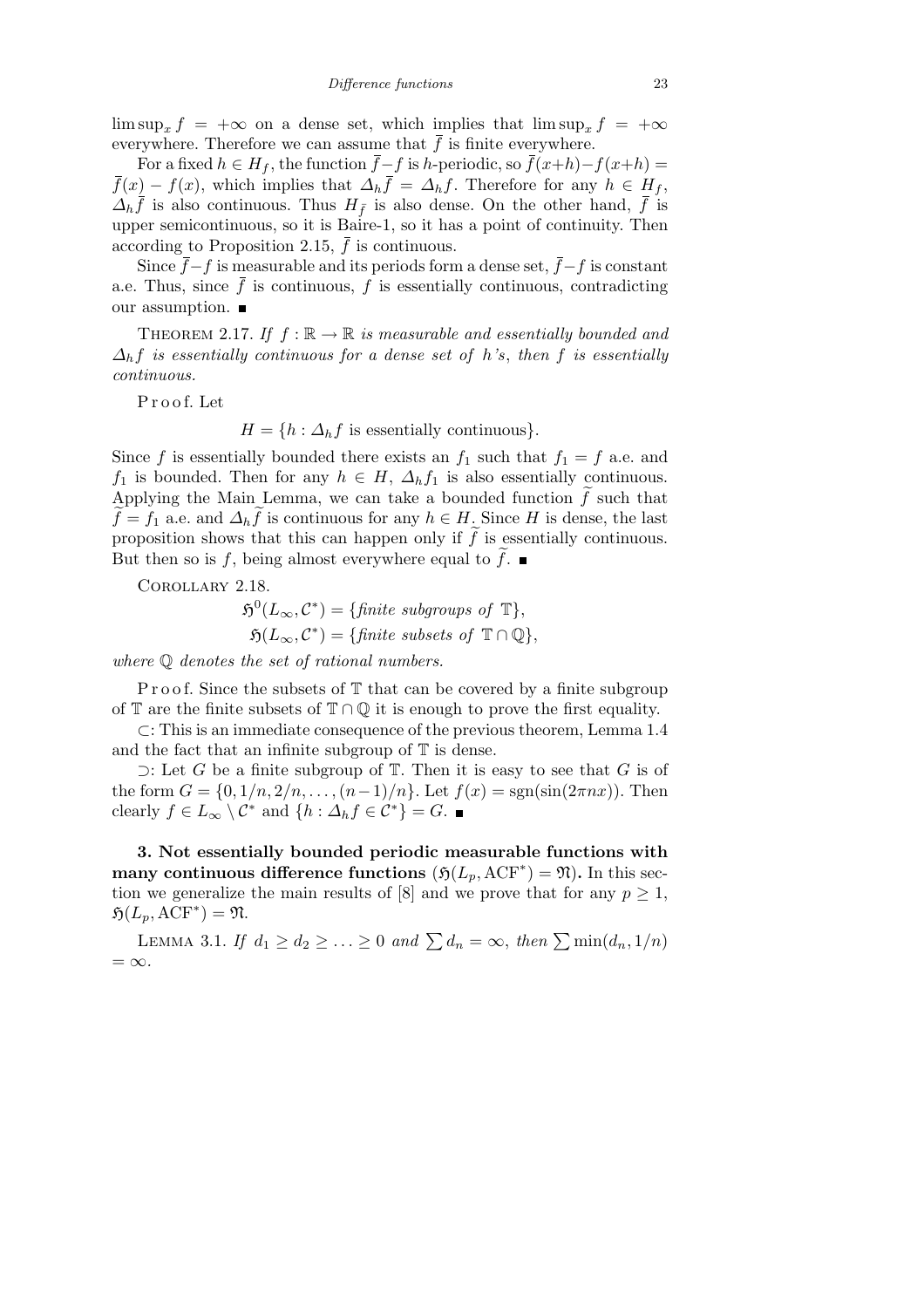P r o o f. We can assume that  $d_n > 1/n$  for infinitely many *n*, since otherwise  $\min(d_n, 1/n) = d_n$  for *n* large enough. Choose a subsequence  $d_{n_k}$  such that  $n_k \geq 2n_{k-1}$  and  $d_{n_k} > 1/n_k$  for every *k*. Then

$$
\sum \min(d_n, 1/n) = \sum_{k} \sum_{m=n_{k-1}+1}^{n_k} \min(d_m, 1/m) \ge \sum_{k} \sum_{m=n_{k-1}+1}^{n_k} 1/n_k
$$

$$
= \sum_{k} \frac{n_k - n_{k-1}}{n_k} \ge \sum_{k} \frac{1}{2} = \infty. \blacksquare
$$

LEMMA 3.2. If  $\sum a_n$  *is a non-negative divergent series then, by decreasing*  $a_n$  *for some indices n*, *we can get a non-negative divergent series*  $\sum b_n$  *for*  $a_n$  *jor some vnaces n*, we can get<br>
which  $\sum b_n^q < \infty$  for every  $q > 1$ .

Proof. If  $a_n \to 0$  then we can rearrange  $(a_n)$  such that  $a_{\phi(1)} \ge$  $a_{\phi(2)} \geq \ldots$  where  $\phi$  is a permutation of N. In this case let  $b_{\phi(n)} =$  $\min(a_{\phi(n)}, 1/n)$ . Then, applying the previous lemma for  $d_n = a_{\phi(n)}$ , we get  $b_n = \sum b_{\phi(n)}$  =  $\infty$ . On the other hand,  $\sum b_n^q = \sum b_{\phi(n)}^q < \infty$  for every  $q > 1$ , since  $b_{\phi(n)} \leq 1/n$ . Furthermore, clearly  $0 \leq b_n \leq a_n$   $(n = 1, 2, \ldots).$ 

If  $a_n \nightharpoonup 0$  then there exists an  $\varepsilon > 0$  and a subsequence  $a_{n_m}$  such that  $a_{n_m} > \varepsilon$ . Let  $b_{n_m} = \varepsilon/m$  and let the other terms of the sequence  $(b_n)$  be 0.  $a_{n_m} > \varepsilon$ . Let  $b_{n_m} = \varepsilon/m$  and let the other terms of the sequence  $(b_n)$  be 0.<br>Then in this case clearly also  $0 \leq b_n \leq a_n$   $(n = 1, 2, ...)$ ,  $\sum b_n = \infty$  and  $b_n^q < \infty$  for every  $q > 1$ .

THEOREM 3.3. For every *N-set*  $H \subset \mathbb{R}$  there exists a 1*-periodic function*  $f: \mathbb{R} \to \mathbb{R}$  *such that*  $f \in L_p$  *for every finite p but*  $f \notin L_\infty$ *, and*  $\Delta_h f$  *is continuous and has an absolutely convergent Fourier series for every*  $h \in H$ .

Proof. It is known (see e.g. [17], Vol. I, p. 236) that if  $H$  is an N-set, then it is also an  $N_s$ -set; that is, there exists a non-negative divergent series  $\sum b_n$  such that

(2) 
$$
\sum b_n |\sin \pi n h| < \infty \quad (\forall h \in H).
$$

By Lemma 3.2, we can also assume that  $\sum b_n^q < \infty$  for every  $q > 1$ .

Let  $A$  denote the set of all  $h$ 's for which  $(2)$  holds. It is easy to see that *A* is an additive subgroup of R and  $H \subset A$ . Let  $\widetilde{f}$  be a 1-periodic complex-valued function with Fourier series

$$
\widetilde{f}(x) \sim \sum_{n=1}^{\infty} b_n e^{2\pi i n x}.
$$

By the Riesz–Fischer theorem,  $\sum b_n^q < \infty$  for every  $q > 1$  implies that such a function exists in *L*2. Moreover, this condition implies that this function is in  $L_p$  for every  $p > 0$  (see e.g. [17], proof of the Hausdorff–Young theorem, Vol. II, pp. 101–103). Let  $\bar{f} = \text{Re}\,\tilde{f}$ . Then clearly also  $\bar{f} \in \bigcap_{p>0} L_p$ .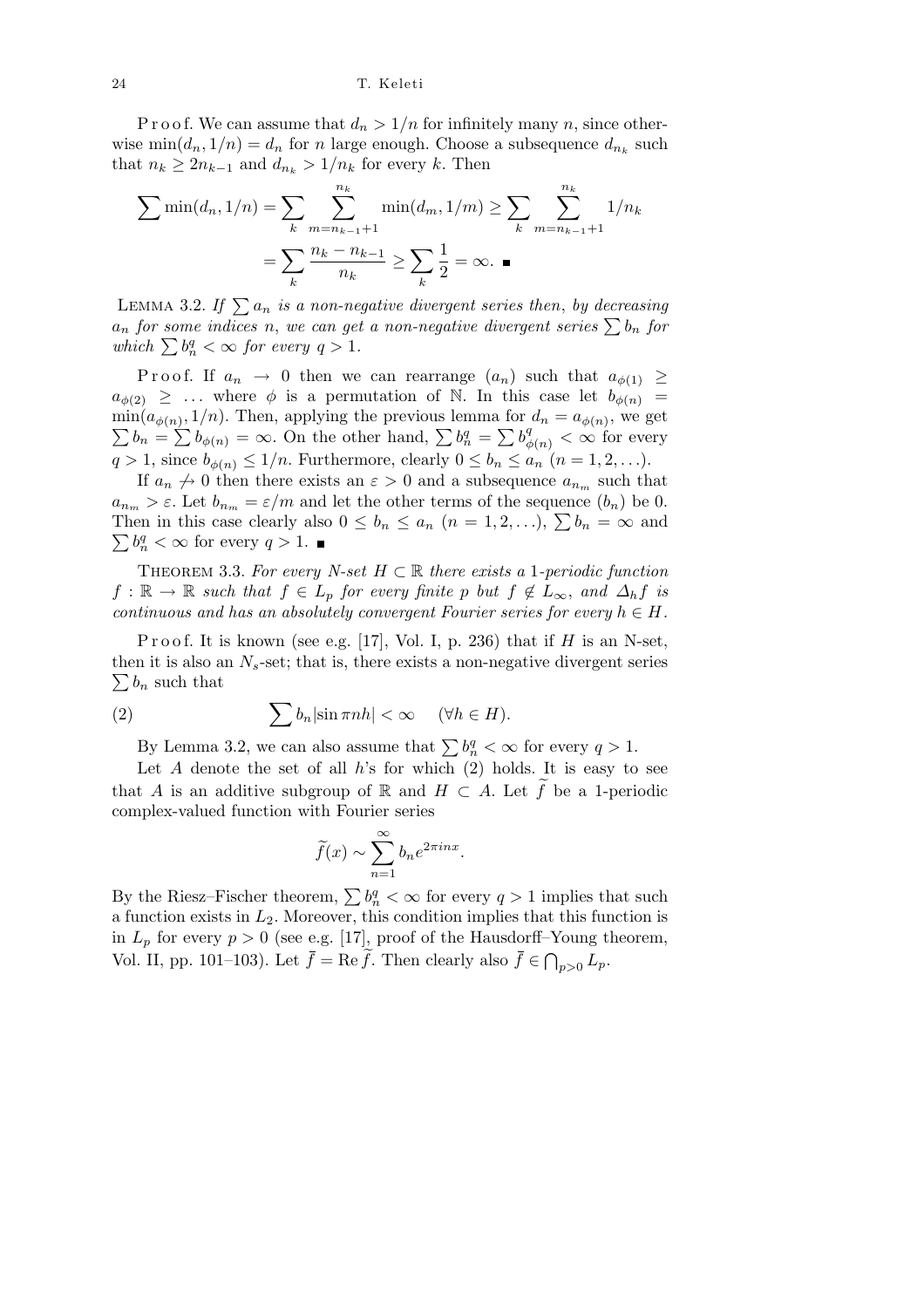It is known and easy to prove using Fejer means (see e.g. [2], IV, *§*2, Theorem 1, p. 277) that if a bounded real even function has Fourier series with  $\sum_{n=1}^{\infty}$  *c*<sub>*n*</sub> that if a bounded real even function has rout non-negative coefficients  $c_n$  then  $\sum c_n < \infty$ . Since  $\bar{f}(x) \sim \sum_{n=1}^{\infty}$  $\sum_{n=1}^{\infty} b_n \cos(2\pi nx)$ and  $\sum b_n = \infty$ , we conclude that  $\bar{f} \notin L_\infty$ .

For a fixed  $h \in A$  the Fourier series of  $\tilde{f}(x+h)$  is

$$
\widetilde{f}(x+h) \sim \sum_{n=1}^{\infty} (b_n e^{2\pi i n h}) e^{2\pi i n x},
$$

so

(3) 
$$
\Delta_h \widetilde{f}(x) \sim \sum_{n=1}^{\infty} b_n (e^{2\pi i n h} - 1) e^{2\pi i n x}.
$$

On the other hand,

$$
|b_n(e^{2\pi i n h} - 1)e^{2\pi i n x}| = 2b_n |\sin \pi n h|.
$$

Thus (2) implies that the right-hand side of (3) (say  $\tilde{l}_h(x)$ ) is uniformly convergent, so it is continuous on R.

Let *S* be the set of points *x* where the averages of the partial sums of the Fourier series (the Fejér means) of  $\tilde{f}$  converge to  $\tilde{f}(x)$ . By Lebesgue's theorem, *S* contains the Lebesgue points of  $\tilde{f}$ , so its complement is a null-set. Changing  $\tilde{f}$  on this null-set we can make  $\tilde{f}(x)$  equal to the limit of the Fejer means at each point where it exists, so we can assume that *S* is also the set of points where the Fejér means converge.

Since the Fejér means of  $\tilde{l}_h$  converge to  $\tilde{l}_h(x)$  everywhere, the Fejér means of  $\tilde{f}(x)$  and  $\tilde{f}(x+h)$  converge simultaneously, thus  $x \in S$  if and only if  $x + h \in S$ . Therefore *S* is a dense union of translated copies of *A*. If  $x \in S$ then, according to (3),  $\Delta_h \tilde{f}(x)$  and  $\tilde{l}_h(x)$  are the limits of the averages of the partial sums of the same Fourier series, thus  $\Delta_h \tilde{f}(x) = \tilde{l}_h(x)$  if  $x \in S$ . Therefore denoting the real part of  $\tilde{l}_h$  by  $l_h$  we get

$$
\Delta_h \bar{f}(x) = l_h(x) \quad (x \in S, \ h \in A).
$$

Now by Lemma 2.6, there exists a function  $f(x)$  on R such that  $f|S = \overline{f}|S$ and

$$
\Delta_h f(x) = l_h(x) \quad (x \in \mathbb{R}, \ h \in A).
$$

In particular,  $\Delta_1 f(x) = l_1(x) = 0$ , which implies that f is 1-periodic; as  $\Delta_h f = l_h$  for every  $h \in H \subset A$ ,  $\Delta_h f$  is continuous for every  $h \in H$ . Since  $f = \overline{f}$  a.e. and  $\overline{f} \in (\bigcap_{p>0} L_p) \setminus L_\infty$  we get  $f \in (\bigcap_{p>0} L_p) \setminus L_\infty$ .

The previous theorem is a generalization of a result of [8] (Theorem 1). Just as Theorem 2 of [8] follows from Theorem 1 of that paper, we get the following generalization of Theorem 2 of [8]: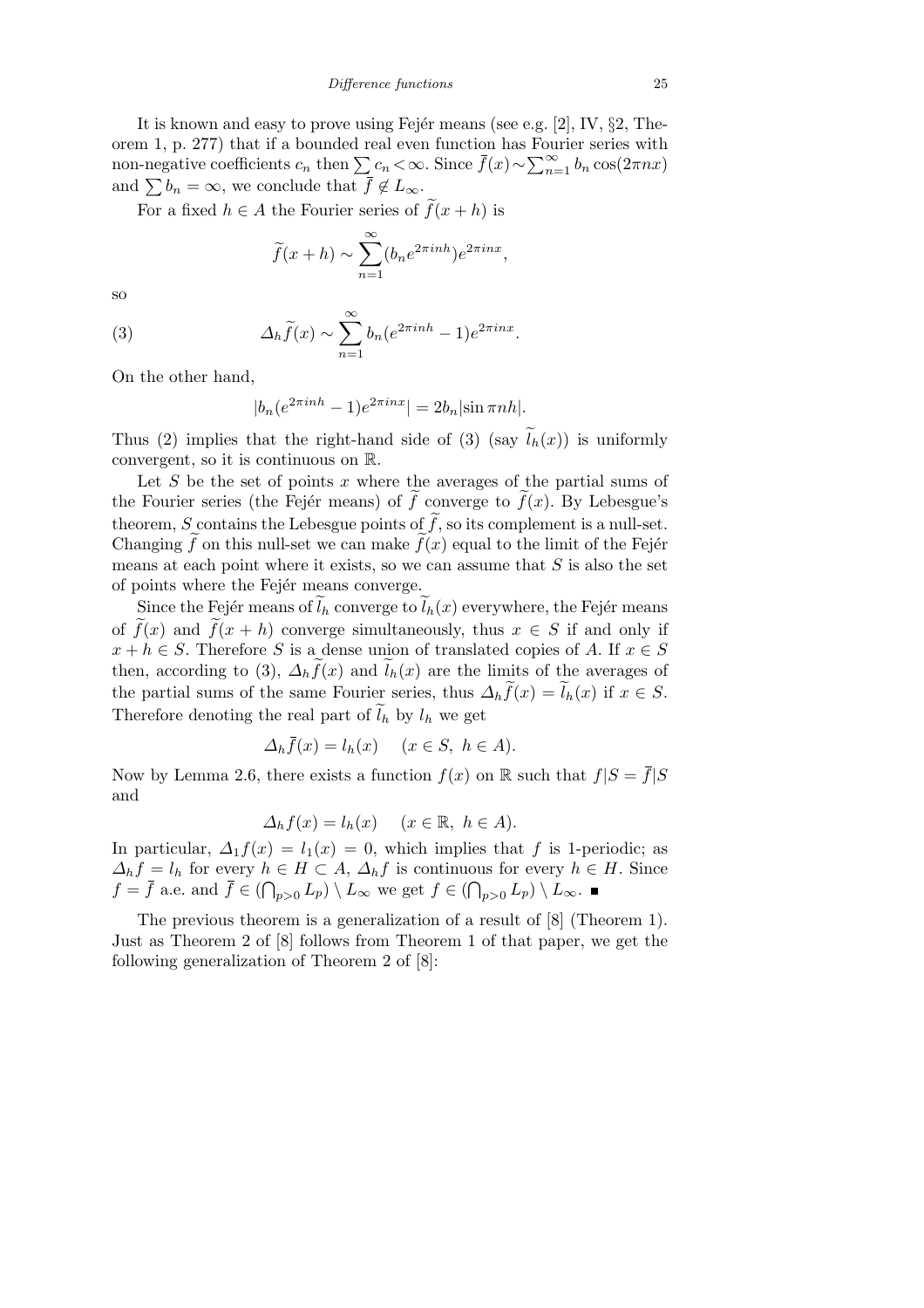COROLLARY 3.4. For any N-set  $H \subset \mathbb{R}$  there exists a 1-periodic func- $\mathcal{L}(\mathbb{R}) = \left(\bigcap_{p\geq 0} L_p(\mathbb{R})\right) \setminus L_\infty(\mathbb{R})$  and there are  $\alpha$ -periodic functions  $g_\alpha \in \mathbb{R}$  $\bigcap_{n>0}$  *L*<sub>p</sub>( $\mathbb{R}$ ) *for all*  $\alpha \in H$  *such that*  $g_{\alpha} + h$  *is continuous for all*  $\alpha \in H$ .

(Here by  $L_p(\mathbb{R})$  we mean the class of those measurable functions  $f: \mathbb{R} \to \mathbb{R}$  for which  $|f|^p$  has a finite integral on any finite interval;  $L_\infty(\mathbb{R})$ denotes the class of essentially bounded measurable  $\mathbb{R} \to \mathbb{R}$  functions.)

NOTATION 3.5. We recall that we denote by ACF the class of continuous functions with absolute convergent Fourier series on T.

We use the notation  $\mathfrak N$  for the class of N-subsets of  $\mathbb T$ .

COROLLARY 3.6. *If*  $ACF \subset \mathcal{F} \subset L_{\infty}$  and  $0 < p < \infty$  then  $\mathfrak{H}(L_p, \mathcal{F}^*) \supset \mathfrak{N}$ .

P r o o f. This is an immediate consequence of Theorem 3.4.

THEOREM 3.7.  $\mathfrak{H}(L_1, \mathrm{ACF}^*) \subset \mathfrak{N}$ .

Proof. Let  $H \in \mathfrak{H}(L_1, \mathrm{ACF}^*)$ . Then there exists  $f \in L_1 \setminus \mathrm{ACF}^*$  such that  $\Delta_h f \in \text{ACF}^*$  for every  $h \in H$ . Let the Fourier series of  $f$  be

$$
f \sim \sum_{k=-\infty}^{\infty} c_k e^{2\pi i kx} \quad (c_{-k} = \overline{c}_k).
$$

Since this series is not absolutely convergent we get  $\sum_{k=1}^{\infty} |c_k| = \infty$ . It is easy to see that the Fourier series of  $\Delta_h f$  is

$$
\Delta_h f \sim \sum_{k=-\infty}^{\infty} c_k (e^{2\pi i k h} - 1) e^{2\pi i k x}.
$$

Let

$$
E = \Big\{ h \in \mathbb{T} : \sum_{k=1}^{\infty} |c_k| \cdot |e^{2\pi i k h} - 1| < \infty \Big\}.
$$

Then, since  $\Delta_h f$  has an absolutely convergent Fourier series for every  $h \in H$ , we get  $H \subset E$ .

In  $[6]$  B. Host, J.-F. Méla and F. Parreau call a set of type

(4) 
$$
\left\{ h \in \mathbb{T} : \sum_{j=0}^{\infty} a_j |e^{2\pi i n_j h} - 1| < \infty \right\}
$$

an  $H_1$  *group* if  $n_j$  is a sequence of positive integers and  $a_j \geq 0$  (p. 44, 2.3.1). They proved that if  $\sum_{j=0}^{\infty} a_j = \infty$ , then the *H*<sub>1</sub> group defined by (4) is a proper subgroup of T. They also proved that, for a Borel subset of T, being an N-set and being contained in an  $H_1$  proper subgroup are equivalent.

It follows that  $E$  is an  $H_1$  proper subgroup of  $\mathbb{T}$ , thus (since  $E$  is clearly an  $F_{\sigma}$  set so it is also Borel) *E* is an N-set. Since  $H \subset E$  we conclude that *H* is also an N-set.  $\blacksquare$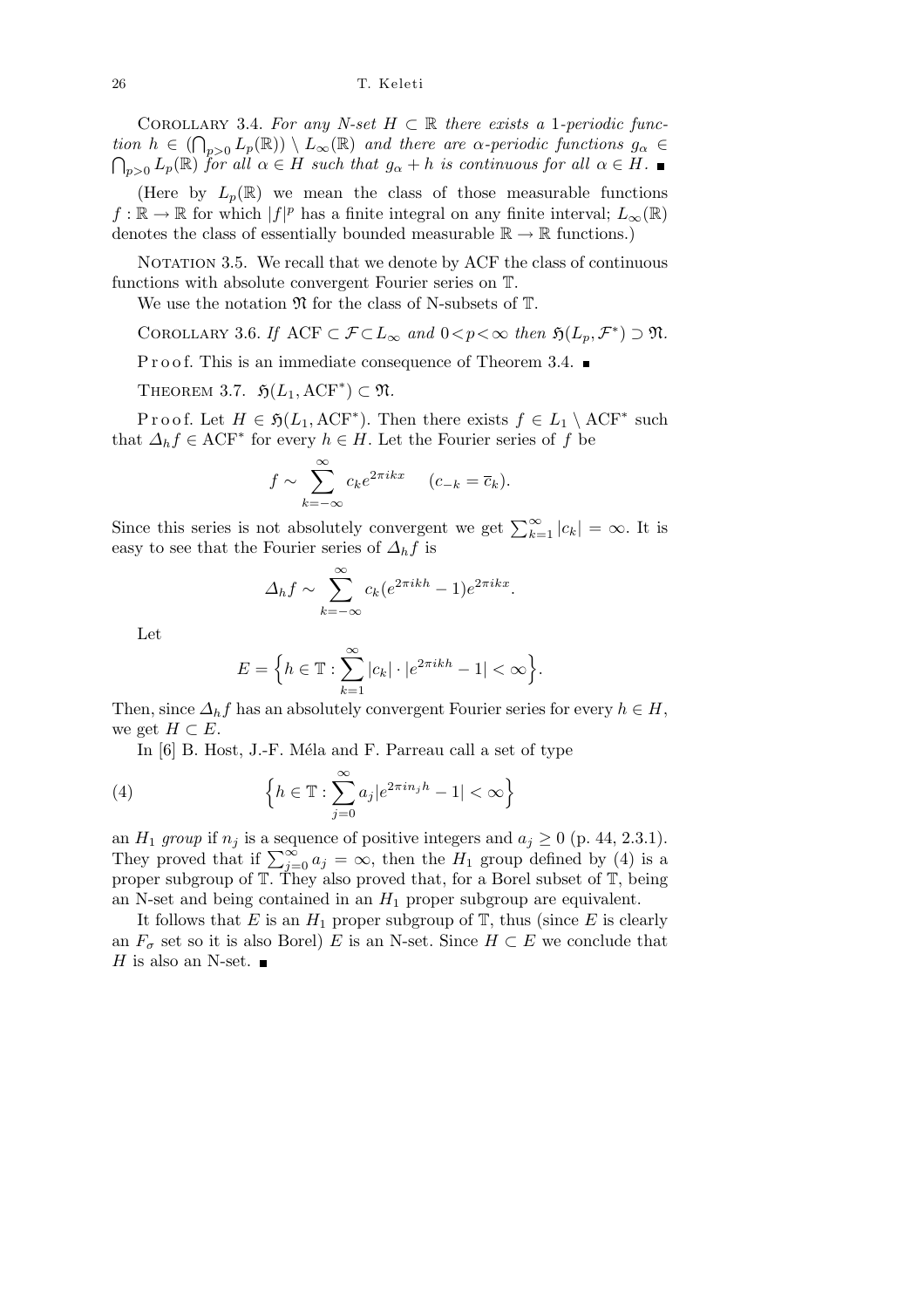COROLLARY 3.8. For every  $p \geq 1$ ,  $\mathfrak{H}(L_p, \mathrm{ACF}^*) = \mathfrak{N}$ .

P r o o f. This is trivial from Corollary 3.6, Theorem 3.7 and the monotonicity lemma.

Corollary 3.9. ACF *has the difference property.*

P r o o f. By Proposition 2.3, the monotonicity lemma and Theorem 3.7,

 $\mathfrak{H}(\mathcal{C}, \text{ACF}) = \mathfrak{H}(\mathcal{C}^*, \text{ACF}^*) \subset \mathfrak{H}(L_1, \text{ACF}^*) \subset \mathfrak{N}.$ 

Hence  $\mathbb{T} \notin \mathfrak{H}(\mathcal{C}, \mathrm{ACF})$ , so according to Lemma 1.1, ACF has the difference property.  $\blacksquare$ 

4.  $\mathfrak{H}(\mathcal{F}, \mathcal{G}) \subset \mathfrak{F}_{\sigma}$  for the classes  $L_0, L_p, L_{\infty}, \mathcal{C}^*,$  ACF<sup>\*</sup> and  $(\text{Lip}^{\alpha})^*$ . Consider the following classes of functions:

$$
L_0 \supset L_p \supset L_\infty \supset \mathcal{C}^* \supset \text{ACF}^*
$$
 and  $(\text{Lip}^\alpha)^*.$ 

(If  $\alpha > 1/2$  then, by a theorem of S. Bernstein (see e.g. [17], Vol. I, p. 240), we also have ACF  $\supset$  Lip<sup>α</sup>.) In this section we prove that for any pair of these classes we have

$$
\mathfrak{H}(\mathcal{F},\mathcal{G})\subset \mathfrak{F}_{\sigma} \quad (\mathcal{F}\supset \mathcal{G}).
$$

(We recall that  $\mathfrak{F}_{\sigma}$  is the class of subsets of  $\mathbb T$  that can be covered by a proper  $F_{\sigma}$  subgroup of  $\mathbb{T}$ .) By the monotonicity lemma, it is enough to prove this for  $\mathcal{F} = L_0$ . If  $\mathcal{G} \subset \mathcal{F} \subset \mathcal{C}$  then, by Proposition 2.3, everything remains the same without  $*$ ; that is, we have the same results for  $C$ , ACF and Lip<sup> $\alpha$ </sup>.

We will need the following well-known lemma:

LEMMA 4.1. *If*  $f : \mathbb{T} \to \mathbb{R}$  *is a measurable function and*  $(a_n)$  *is a sequence of reals converging to* 0, *then we can choose a subsequence* (*a<sup>n</sup><sup>k</sup>* ) *such that*

$$
\lim_{k \to \infty} f(x + a_{n_k}) = f(x) \quad \text{for a.e. } x \in \mathbb{T}.
$$

PROPOSITION 4.2. *The sets in*  $\mathfrak{H}^0(L_0, L_p)$ , *for any*  $0 < p \leq \infty$ , *are*  $F_{\sigma}$ *subgroups of* T*.*

P r o o f. Since the classes of functions in this proposition are translation invariant groups, the group property follows from Lemma 1.4.

Thus it is enough to prove that for any  $f \in L_0$  the set

$$
H = \{ h : ||\Delta_h f||_p \le K \}
$$

is closed for any  $0 < p \leq \infty$ .

Suppose that  $h_n \in H$  and  $h_n \to h$ . By Lemma 4.1, we can choose a subsequence  $(h_{n_k})$  such that  $f(x + h_{n_k}) \to f(x + h)$  for a.e.  $x \in T$ . Then clearly also  $\Delta_{h_{n_k}} f \to \Delta_h f$  a.e.

If  $p = \infty$  then  $h_{n_k} \in H$  means that  $|\Delta_{h_{n_k}} f| \leq K$  a.e., thus also  $|A_h f|$  ≤ *K* a.e., which means that  $h \in H$ . If  $p < \infty$  then  $h_{n_k} \in H$  means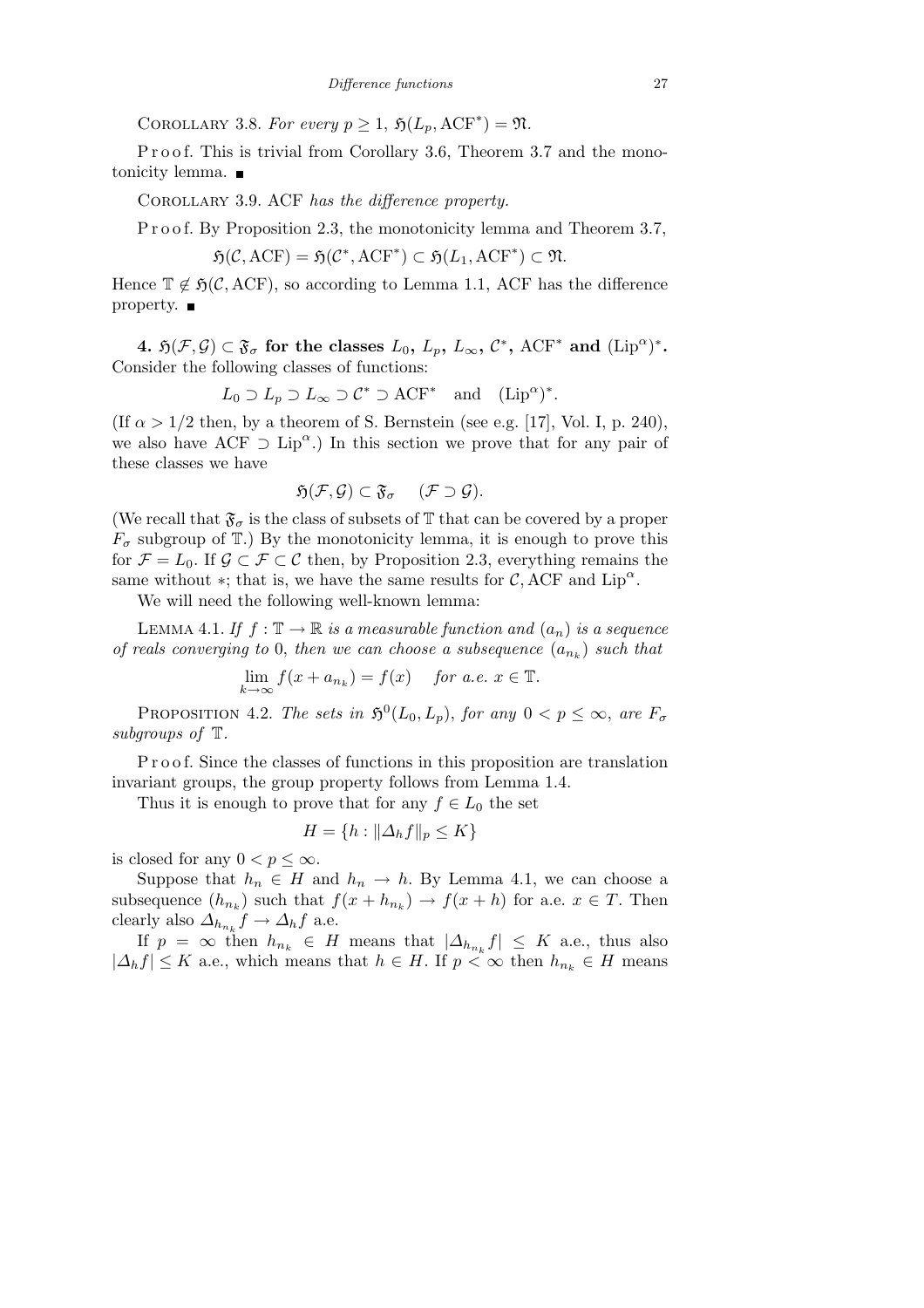that  $\int |\Delta_{h_{n_k}} f|^p \leq K^p$ , so by the Fatou lemma also  $\int |\Delta_h f|^p \leq K^p$ , which means that  $h \in H$ .

PROPOSITION 4.3. *If*  $f : \mathbb{T} \to \mathbb{R}$  *is measurable and*  $\Delta_h f$  *is essentially bounded for each*  $h \in \mathbb{T}$  *then*  $f$  *is also essentially bounded.* (*That is*,  $\mathbb{T} \notin \mathfrak{H}(L_0, L_\infty)$ .)

P r o o f. Let

 $H_n = \{h : |\Delta_h f| \leq n \text{ a.e.}\}.$ 

Since *f* is measurable, so is  $H_n$ ; hence  $\bigcup H_n = \mathbb{T}$  implies that there exists an *n* such that  $H_n$  has positive measure. Then, by a theorem of Steinhaus, the set  $H_n + H_n$  contains a neighborhood of 0. Thus  $kH_n$  contains the whole T if *k* is large enough. Hence, for any  $h \in \mathbb{T}$ ,  $|\Delta_h f| \leq kn$  a.e.

Therefore, denoting *kn* by *K*, we see that

$$
\{(x,h): x, h \in T, |f(x+h) - f(x)| > K\}
$$

is a measurable subset of T *×* T and each of its horizontal sections is a null-set. Thus, by Fubini's theorem, so is almost each of its vertical sections, which means that for almost any  $x \in T$ ,  $|f(x+h) - f(x)| \leq K$  for almost every *h*. Therefore, for a suitable  $x_0$ ,  $|f(x)| \leq |f(x_0)| + K$  for almost every x, which means that f is essentially bounded.  $\blacksquare$ 

COROLLARY 4.4. *The class*  $L_{\infty}(\mathbb{T})$  *has the weak difference property.* 

P r o o f. This is trivial from Lemma 2.12 and Proposition 4.3.

PROPOSITION 4.5. *If*  $0 < p < \infty$ ,  $f : \mathbb{T} \to \mathbb{R}$  *is measurable*, and  $\Delta_h f \in$ *L*<sub>p</sub> *for each*  $h \in \mathbb{T}$  *then also*  $f \in L_p$ *.* (*That is*,  $\mathbb{T} \notin \mathfrak{H}(L_0, L_p)$  *for*  $0 < p < \infty$ *.*)

P r o o f. M. Laczkovich [12] proved that  $L_p$  has the weak difference property for any  $0 < p < \infty$ , which means that if  $\Delta_h f \in L_p$  for each  $h \in \mathbb{T}$  then  $f = g + H + S$  where  $g \in L_p$ , *H* is additive and  $\Delta_h S = 0$  a.e. for all *h*. Thus  $\Delta_h(f-g)$  is constant almost everywhere for all *h*, so it is essentially continuous for all *h*. Since  $f - g$  is measurable, it is also essentially continuous by Theorem 2.9, which implies that  $f = g + (f - g) \in L_p$ . ■

From the last three propositions we get the following:

THEOREM 4.6. For any  $0 < p < \infty$ ,

 $\mathfrak{H}^0(L_0, L_p) \subset \{the \ proper \ F_{\sigma} \ subgroups \ of \ \mathbb{T}\},\$  $\mathfrak{H}(L_0, L_n) \subset \mathfrak{F}_{\sigma}$ .

Now, applying the triangle-inequality lemma (Lemma 1.6), we can easily prove the following two theorems combining Theorem 4.6 with the results of the previous sections.

THEOREM 4.7.  $\mathfrak{H}(L_0, \mathcal{C}^*) \subset \mathfrak{F}_{\sigma}$ .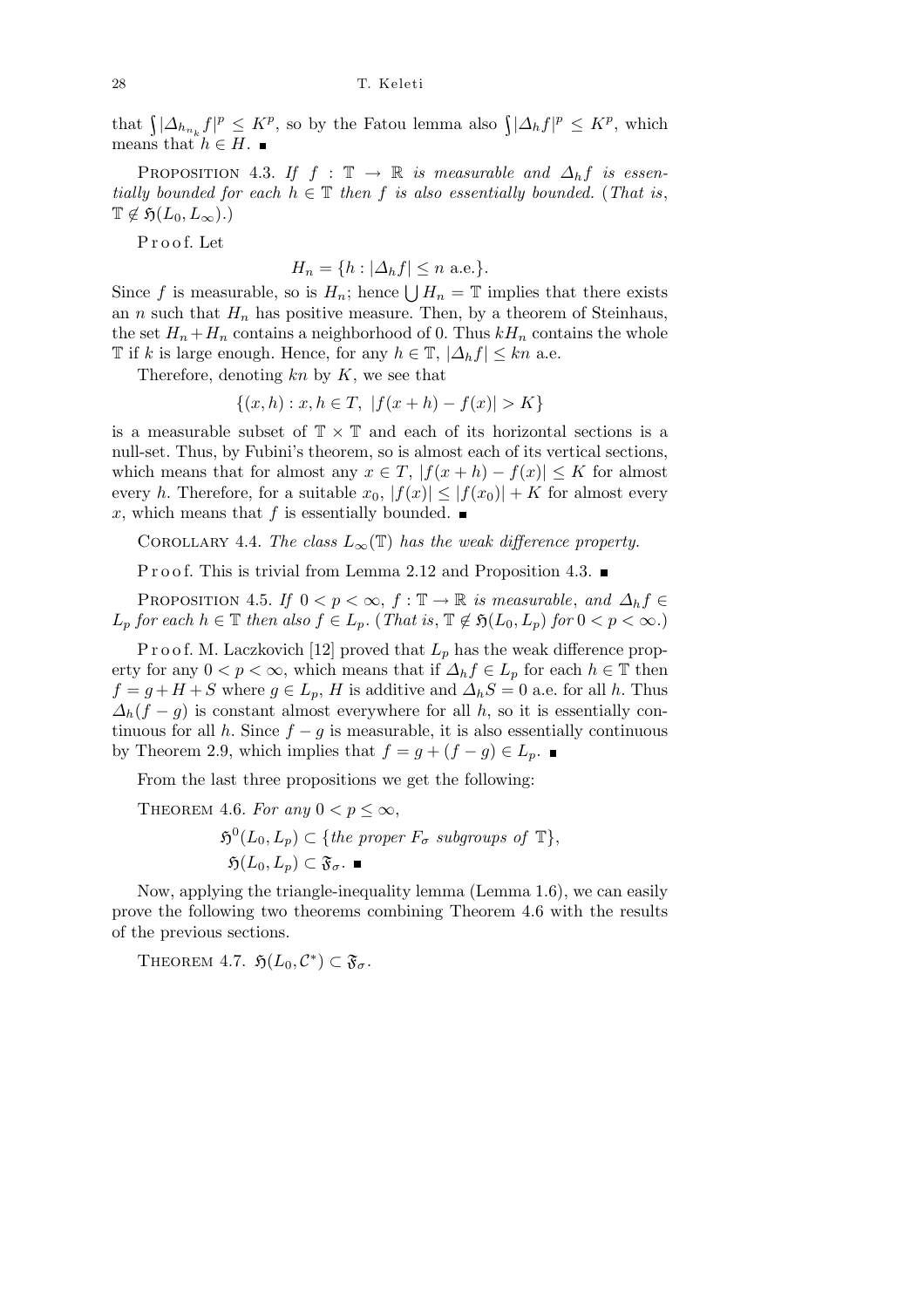P r o o f. By the triangle-inequality lemma,

$$
\mathfrak{H}(L_0,\mathcal{C}^*)\subset \mathfrak{H}(L_0,L_\infty)\cup \mathfrak{H}(L_\infty,\mathcal{C}^*).
$$

By Theorem 4.6 we have  $\mathfrak{H}(L_0, L_\infty) \subset \mathfrak{F}_\sigma$ , by Corollary 2.17 we have  $\mathfrak{H}(L_{\infty}, \mathcal{C}^*) = \{\text{finite subsets of } \mathbb{T} \cap \mathbb{Q}\} \subset \mathfrak{F}_{\sigma}$ , which completes the proof.

THEOREM 4.8.  $\mathfrak{H}(L_0, \mathrm{ACF}^*) \subset \mathfrak{F}_{\sigma}$ .

P r o o f. By the triangle-inequality lemma we have  $\mathfrak{H}(L_0, \mathrm{ACF}^*) \subset$  $\mathfrak{H}(L_0, L_1) \cup \mathfrak{H}(L_1, \text{ACF}^*)$ . By Theorem 4.6,  $\mathfrak{H}(L_0, L_1) \subset \mathfrak{F}_\sigma$ ; by Theorem 3.7,  $\mathfrak{H}(L_1, \mathrm{ACF}^*) \subset \mathfrak{N} \subset \mathfrak{F}_{\sigma}$ , which completes the proof.

THEOREM 4.9. *If*  $0 < \alpha \leq 1$  *then*  $\mathfrak{H}(L_0, (\text{Lip}^{\alpha})^*) \subset \mathfrak{F}_{\sigma}$ .

Proof. M. Balcerzak, Z. Buczolich and M. Laczkovich [1] proved that  $\mathfrak{H}(\mathcal{C}, \mathrm{Lip}^{\alpha}) \subset \mathfrak{F}_{\sigma}$  (Theorem 1.4). (Actually, they stated it only for  $\alpha = 1$  but their proof works without any modification for  $\text{Lip}^{\alpha}$  functions as well.) Then  $\mathfrak{H}(\mathcal{C}^*, (\text{Lip}^{\alpha})^*) \subset \mathfrak{F}_{\sigma}$  by Proposition 2.3. Now the monotonicity lemma, the triangle-inequality lemma and Theorem 4.7 yield

$$
\mathfrak{H}(L_0, (\text{Lip}^{\alpha})^*) \subset \mathfrak{H}(L_0, \mathcal{C}^*) \cup \mathfrak{H}(\mathcal{C}^*, (\text{Lip}^{\alpha})^*) \subset \mathfrak{F}_{\sigma}. \blacksquare
$$

Now we can summarize our results:

THEOREM 4.10. If  $L_0 \supset \mathcal{F} \supset \mathcal{G}$  and  $\mathcal{G}$  is any of the classes  $L_p$  $(0 < p \leq \infty)$ ,  $\mathcal{C}^*$ , ACF<sup>\*</sup> *or*  $(\text{Lip}^{\alpha})^*$   $(0 < \alpha \leq 1)$  *then* 

$$
\mathfrak{H}(\mathcal{F},\mathcal{G})\subset \mathfrak{F}_{\sigma}.
$$

*This also holds if C ⊃ F ⊃ G and G is any of the classes* ACF *or* Lip<sup> $\alpha$ </sup> (0 <  $\alpha \leq 1$ ).

Proof. This follows from Theorems 4.6–4.9 using the monotonicity lemma and Proposition 2.3.

**5.** Functions with  $L_{\infty}$  and with  $Lip^1$  differences. The construc**tion of Balcerzak, Buczolich and Laczkovich.** In this section we prove that  $\mathfrak{H}(\mathcal{F}, \mathcal{G}) = \mathfrak{F}_{\sigma}$  if  $\mathcal{G}$  is either  $L_{\infty}$ ,  $(\text{Lip}^1)^*$  or  $\text{Lip}^1$ , and  $\mathcal{F}$  is a reasonable class of functions.

We proved the inclusion  $\mathfrak{H}(\mathcal{F}, \mathcal{G}) \subset \mathfrak{F}_{\sigma}$  in Section 4. To prove the other inclusion, we need to construct a suitable function for any set  $H \in \mathfrak{F}_{\sigma}$ . We follow the construction of M. Balcerzak, Z. Buczolich and M. Laczkovich [1].

THEOREM  $5.1$ .

$$
\mathfrak{H}\Bigl(\bigcap_{0
$$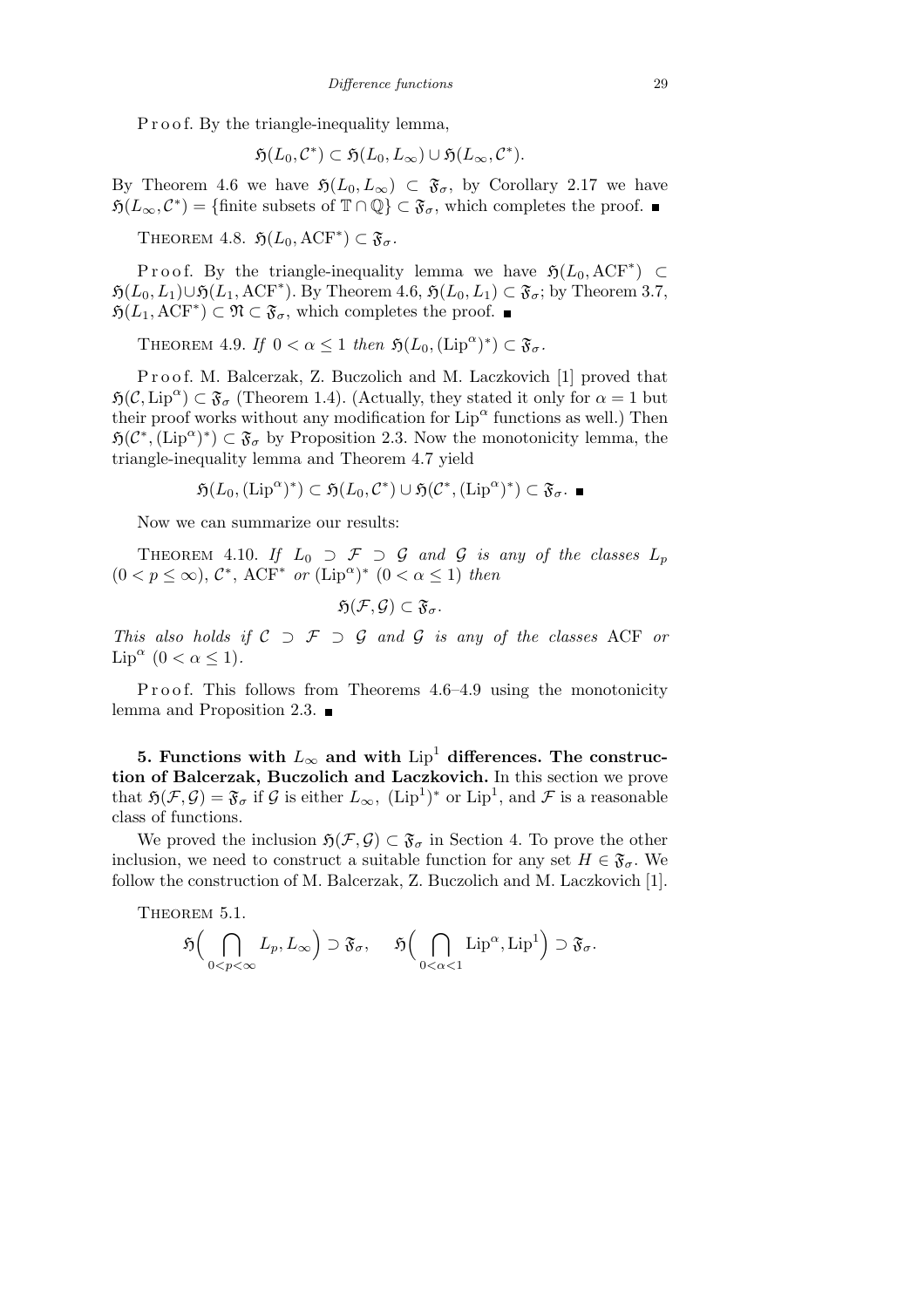P r o o f. For any  $A \in \mathfrak{F}_{\sigma}$  we need functions  $g_1$  and  $f$  such that

$$
g_1 \in \left(\bigcap_{0 < p < \infty} L_p\right) \setminus L_\infty \quad \text{and} \quad \Delta_h g_1 \in L_\infty \quad \text{for any } h \in A; \quad \text{and}
$$
\n
$$
f \in \left(\bigcap_{0 < \alpha < 1} \text{Lip}^\alpha\right) \setminus \text{Lip}^1 \quad \text{and} \quad \Delta_h f \in \text{Lip}^1 \quad \text{for any } h \in A.
$$

It is proved in [1] (in the second part of the proof of Theorem 1.4) that for any  $A \in \mathfrak{F}_{\sigma}$  there exists an infinite nowhere dense closed set *B* such that *kB* is also nowhere dense for any  $k \in \mathbb{N}$ ,  $B = -B$  and the subgroup of T generated by *B* covers *A*. (We use the following notation:  $A + B = \{a + b :$  $a \in A, b \in B$ . The sets  $A - B$  and  $-A$  are defined similarly. If  $k \in \mathbb{N}$ , the *k*-fold sum  $A + \ldots + A$  is denoted by  $kA$ .)

Thus we can assume that *A* is an infinite nowhere dense closed set such that *kA* is also nowhere dense for any  $k \in \mathbb{N}$  and  $A = -A$ . For any such *A*, Balcerzak, Buczolich and Laczkovich ([1], proof of Theorem 1.1(i)*⇒*(ii)) constructed functions  $g_1$  and  $f$  with the required properties.

(They only proved that  $g_1 \in L_1 \setminus L_\infty$  and  $\Delta_h g_1 \in L_\infty$  for any  $h \in A$ ; and that  $f \in \mathcal{C} \setminus \text{Lip}^1$  and  $\Delta_h f \in \text{Lip}^1$  for any  $h \in A$ . But, since by construction the range of  $g_1$  is  $\{0, 1, 2, \ldots\}$  and the measure of  $g_1^{-1}(\{k\})$  is at most  $1/(k2^k)$ , it is also clear that  $g_1 \in L_p$  for any  $0 < p < \infty$ . And, since  $f(x) = \int_0^x (g_1(t) - c) dt$  (where  $c = \int_{\mathbb{T}} g_1$ ), this implies that  $f \in \text{Lip}^{\alpha}$  for any  $0 < \alpha < 1$ .

Now we can determine the classes of sets of the form  $\mathfrak{H}(\mathcal{F}, L_{\infty})$  and  $\mathfrak{H}(\mathcal{F}, \mathrm{Lip}^1)$  for any reasonable  $\mathcal{F}$ .

THEOREM 5.2. If  $\bigcap_{0 \le p \le \infty} L_p \subset \mathcal{F} \subset L_0$  then  $\mathfrak{H}(\mathcal{F}, L_\infty) = \mathfrak{F}_{\sigma}$ . In par*ticular*, *for any*  $0 < p < \infty$ ,  $\mathfrak{H}(L_p, L_\infty) = \mathfrak{F}_{\sigma}$ .

P r o o f. This is trivial from Theorem 4.6 and Theorem 5.1 by the monotonicity lemma.

THEOREM 5.3. If  $\bigcap_{0<\alpha<1}\text{Lip}^{\alpha} \subset \mathcal{F} \subset L_0$  then  $\mathfrak{H}(\mathcal{F}^*, (\text{Lip}^1)^*) = \mathfrak{F}_{\sigma}$ .<br>If  $\bigcap_{0<\alpha<1}\text{Lip}^{\alpha} \subset \mathcal{F} \subset \mathcal{C}$  then  $\mathfrak{H}(\mathcal{F}, \text{Lip}^1) = \mathfrak{F}_{\sigma}$ . In particular, for any  $0 < \alpha < 1$ ,  $\mathfrak{H}(\mathrm{Lip}^{\alpha}, \mathrm{Lip}^1) = \mathfrak{F}_{\sigma}.$ 

Proof. The first equality follows from Theorems 4.9 and 5.1 by the monotonicity lemma. Then the second equality follows from the first one by Proposition 2.3.  $\blacksquare$ 

**6. Summary.** For the classes  $L_0 \supset L_p \supset L_\infty \supset \mathcal{C} \supset \text{ACF} \supset \text{Lip}^1$  (where  $1 \leq p < \infty$ ) as *F* and *G*, the following table shows our results concerning  $\mathfrak{H}(\mathcal{F}^*, \mathcal{G}^*)$ .

By the monotonicity lemma, each column is a sequence of families of sets decreasing monotonically from the top.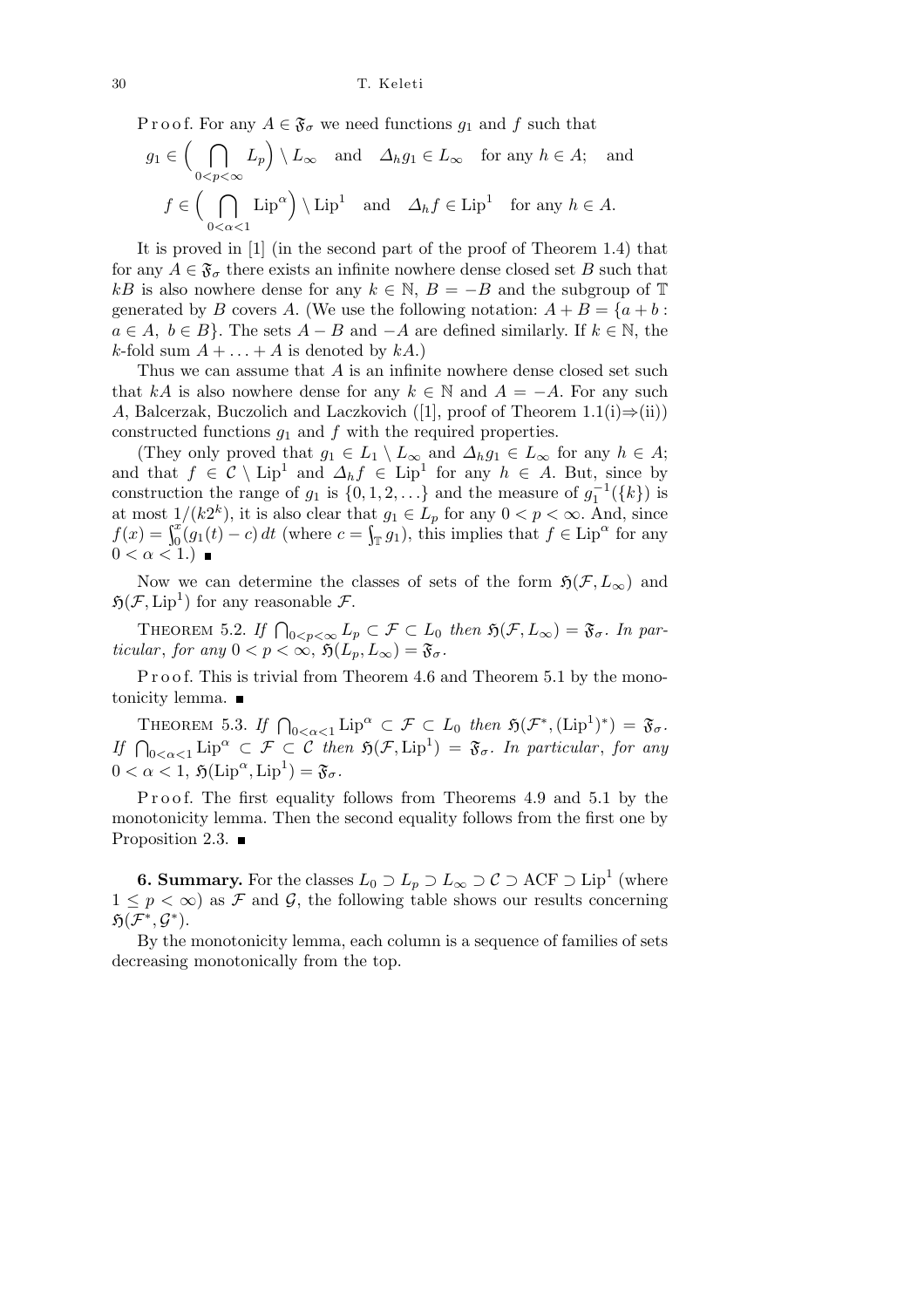| $\mathfrak{H}(\mathcal{F}^*, \mathcal{G}^*)$ |              |                               |                               |                                                      |                                 |                         |
|----------------------------------------------|--------------|-------------------------------|-------------------------------|------------------------------------------------------|---------------------------------|-------------------------|
|                                              | ${\cal L}_0$ | $L_p$                         | $L_\infty$                    | $\mathcal{C}_{0}$                                    | ACF                             | $\mathrm{Lip}^1$        |
| $\mathcal{L}_0$                              | $\ast$       | $\subset \mathfrak{F}_\sigma$ | $\subset \mathfrak{F}_\sigma$ | $\subset \mathfrak{F}_\sigma$                        | $\subset \mathfrak{F}_{\sigma}$ | $\mathfrak{F}_{\sigma}$ |
| $L_p$                                        |              | $*$                           | $\mathfrak{F}_{\sigma}$       | $\neg$ M                                             | M                               | $\mathfrak{F}_{\sigma}$ |
| $L_{\infty}$                                 |              |                               | $*$                           | finite<br>subsets<br>of $\mathbb{T} \cap \mathbb{Q}$ |                                 | $\mathfrak{F}_{\sigma}$ |
| $\mathcal{C}$                                |              |                               |                               | $\ast$                                               |                                 | $\mathfrak{F}_{\sigma}$ |
| ACF                                          |              |                               |                               |                                                      | $\ast$                          | $\mathfrak{F}_{\sigma}$ |
| Lip <sup>1</sup>                             |              |                               |                               |                                                      |                                 | $\ast$                  |

Remark 6.1. It is also proved in the author's PhD thesis [9] that  $\mathfrak{H}(L_p, L_q) \supset \mathfrak{p} \mathfrak{D}$  for any  $0 \leq p \leq q \leq \infty$ ;  $\mathfrak{H}(\text{Lip}^{\alpha}, \text{Lip}^{\beta}) \supset \mathfrak{p} \mathfrak{D}$  for any  $0 < \alpha < \beta < 1$  and all these  $\mathfrak{H}(\text{Lip}^{\alpha}, \text{Lip}^{\beta})$  classes are the same. These results are published elsewhere ([11], [10]).

#### **References**

- [1] M. Balcerzak, Z. Buczolich and M. Laczkovich, *Lipschitz differences and Lipschitz functions*, Colloq. Math. 72 (1997), 319–324.
- [2] N. K. B a r y, *Trigonometric Series*, Fizmatgiz, Moscow, 1961 (in Russian); English transl.: *A Treatise on Trigonometric Series*, Macmillan, New York, 1964.
- [3] N. G. de Bruijn, *Functions whose differences belong to a given class*, Nieuw Arch. Wisk. 23 (1951), 194–218.
- [4] —, *A difference property for Riemann integrable functions and for some similar classes of functions*, Indag. Math. 14 (1952), 145–151.
- [5] L. Bukovský, N. N. Kholshchevnikova and M. Repický, *Thin sets of harmonic analysis and infinite combinatorics*, Real Anal. Exchange 20 (1994-1995), 454–509.
- [6] B. Host, J-F. Méla and F. Parreau, *Non singular transformations and spectral analysis of measures*, Bull. Soc. Math. France 119 (1991), 33–90.
- [7] S. Kahane, *Antistable classes of thin sets in harmonic analysis*, Illinois J. Math. 37 (1993), 186–223.
- [8] T. Keleti, *On the differences and sums of periodic measurable functions*, Acta Math. Hungar. 75 (1997), 279–286.
- [9] —, *Difference functions of periodic measurable functions*, PhD thesis, Eötvös Loránd University, Budapest, 1996 (http://www.cs.elte.hu/phd\_th/).
- [10] —, *Periodic* Lip*<sup>α</sup> functions with* Lip*<sup>β</sup> difference functions*, Colloq. Math. 76 (1998), 99–103.
- [11] —, *Periodic Lp functions with Lq difference functions*, Real Anal. Exchange, to appear.
- [12] M. Laczkovich, *Functions with measurable differences*, Acta Math. Acad. Sci. Hungar. 35 (1980), 217–235.